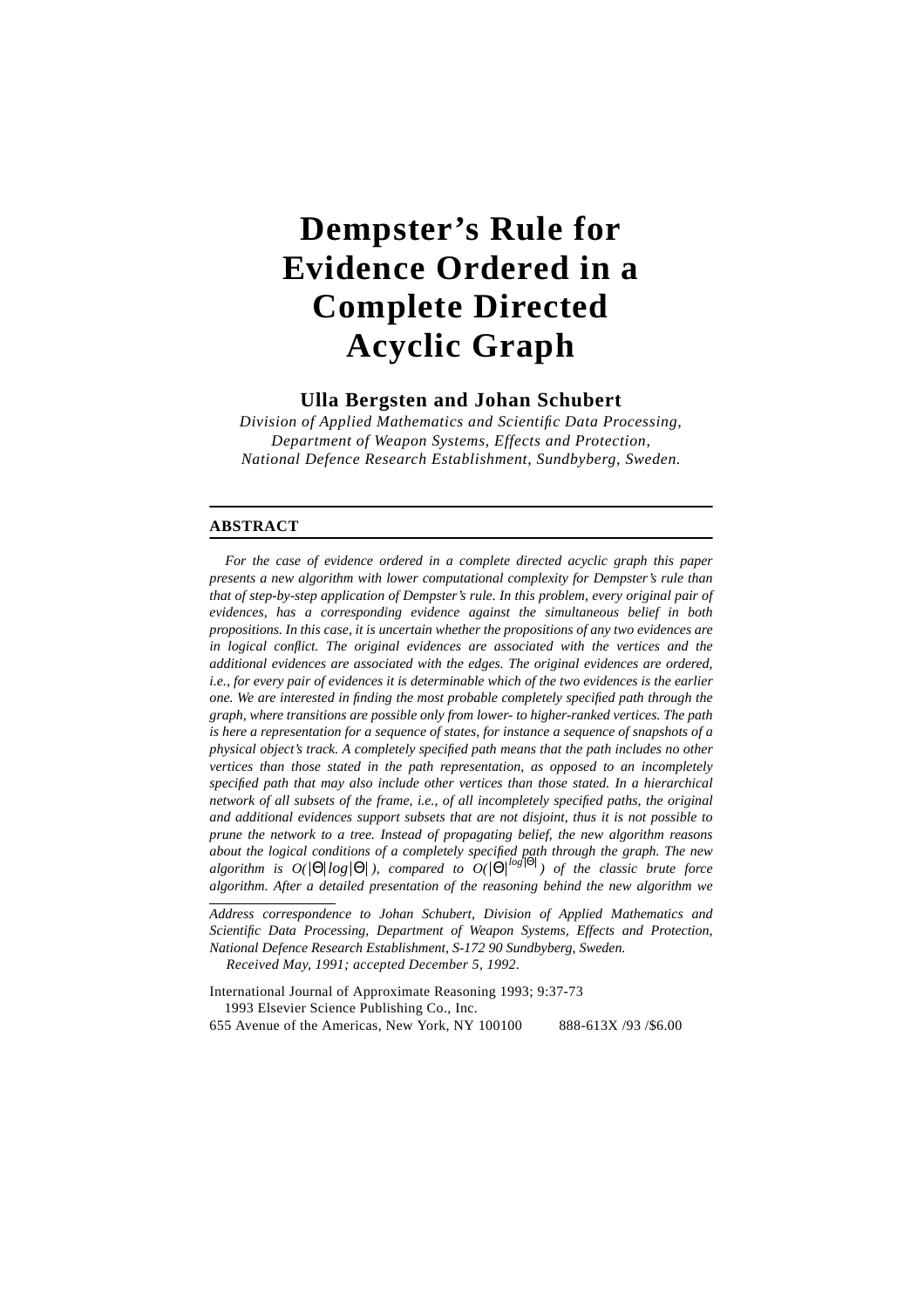*conclude that it is feasible to reason without approximation about completely specified paths through a complete directed acyclic graph.*

KEYWORDS: *belief functions, Dempster-Shafer theory, Dempster's rule, evidential reasoning, uncertainty, propagation of evidence, hierarchical network, partitions, complete directed acyclic graph, computational complexity*

### **1. INTRODUCTION**

The development of knowledge-based systems has evoked increasing attention to the subject of approximate reasoning. The available information in a system is often uncertain, incomplete, and even partly incorrect\_demanding methods able to handle this kind of information. The Dempster-Shafer theory, which provides an attractive representation of uncertainty and an intuitive combination of uncertain information, is one such method (Dempster [1], Shafer [2, 3, 4]). However, one problem with the Dempster-Shafer theory is its computational complexity. In many cases even a moderate amount of data leads to huge computational complexity making it necessary either to aggregate focal elements, i.e., use summarization (Lowrance et al. [5]), or to derive approximate or special case algorithms.

In this paper we present an algorithm for the special case of evidences ordered in a complete directed acyclic graph. In this case, it is uncertain whether the propositions of any two evidences are in logical conflict. Here, we can model the uncertainty by an additional evidence against the simultaneous belief in both propositions and treat the two original propositions as non-conflicting. This will give rise to a complete directed acyclic graph with the original evidences on the vertices and the additional ones on the edges. As an example, we may think of the vertices as positions in time and space and the edges as transitions between these positions. Transitions are only possible from a vertex with a lower index to one with a higher. We are interested in finding the most probable path of an object. The evidence at a vertex may then be an evidence that the object has been at that position and the evidence at an edge an evidence against the possibility of a transition between the two positions. The classic algorithm calculates the support and plausibility for a given path, i.e., a sequence of vertices, through the graph by first combining all evidences step-by-step with Dempster's rule and then summing up all contributions for the path. The new algorithm reasons instead about the logical conditions of a completely specified path through the complete directed acyclic graph, gaining significantly in time and space complexity.

In this paper, we give a brief summary of Dempster-Shafer theory (Section 2), discuss the type of problem domains that satisfy our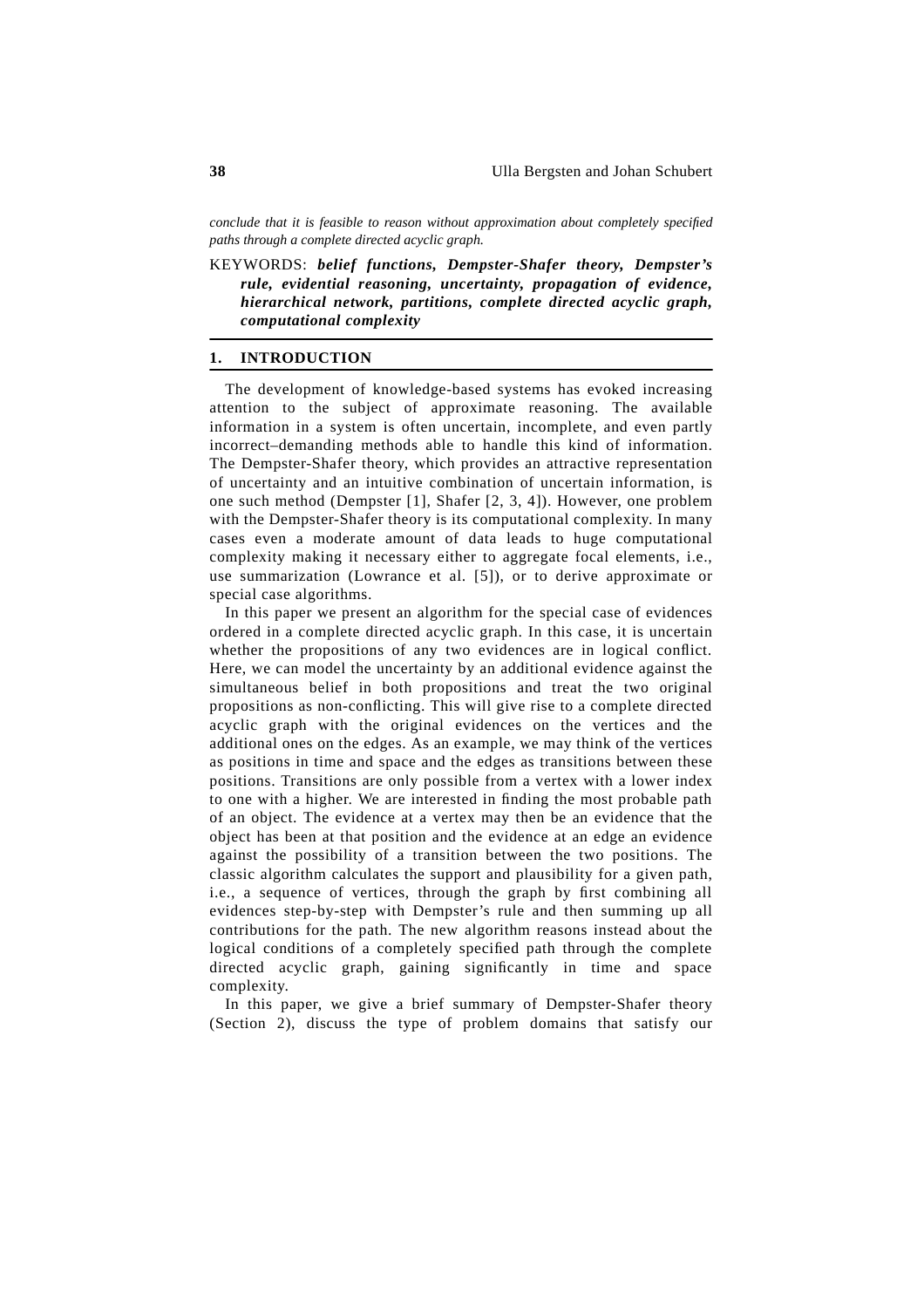restrictions and then describe the representation of Dempster-Shafer theory in this case (Section 3). In Section 4 we review some previous work on belief propagation and compare these results with ours. We discuss how the classic algorithm works in this case and give an example (Section 5). We then give an explanation of the reasoning behind the new algorithm as well as a presentation of the formal structure of the new algorithm (Section 6). Finally, we discuss its computational complexity (Section 7).

### **2. DEMPSTER-SHAFER THEORY**

In Dempster-Shafer theory belief is assigned to a proposition by a basic probability assignment. The proposition is represented by a subset *A* of an exhaustive set of mutually exclusive possibilities, a frame of discernment Θ.

The basic probability assignment is a function from the power set of Θ to [0, 1]

$$
m: 2^{\Theta} \to [0, 1]
$$

whenever

 $m(\emptyset) = 0$ 

and

$$
\sum_{A \subseteq \Theta} m(A) = 1
$$

where  $m(A)$  is called a basic probability number, that is the belief committed exactly to *A*.

The total belief of a proposition *A* is obtained from the sum of probabilities for those propositions that are subsets of the proposition in question and the probability committed exactly to *A*

$$
\text{Bel}(A) = \sum_{B \subseteq A} m(B)
$$

where  $Bel(A)$  is the total belief in *A* and  $Bel(\cdot)$  is called a belief function

$$
Bel: 2^{\Theta} \to [0, 1].
$$

A subset *A* of Θ is called a focal element of Bel if the basic probability number for *A* is non-zero.

In addition to the belief in a proposition *A* it is also of interest to know how plausible a proposition might be, i.e., the degree to which we do not doubt *A*. The plausibility,

$$
PIs: 2^{\Theta} \to [0, 1]
$$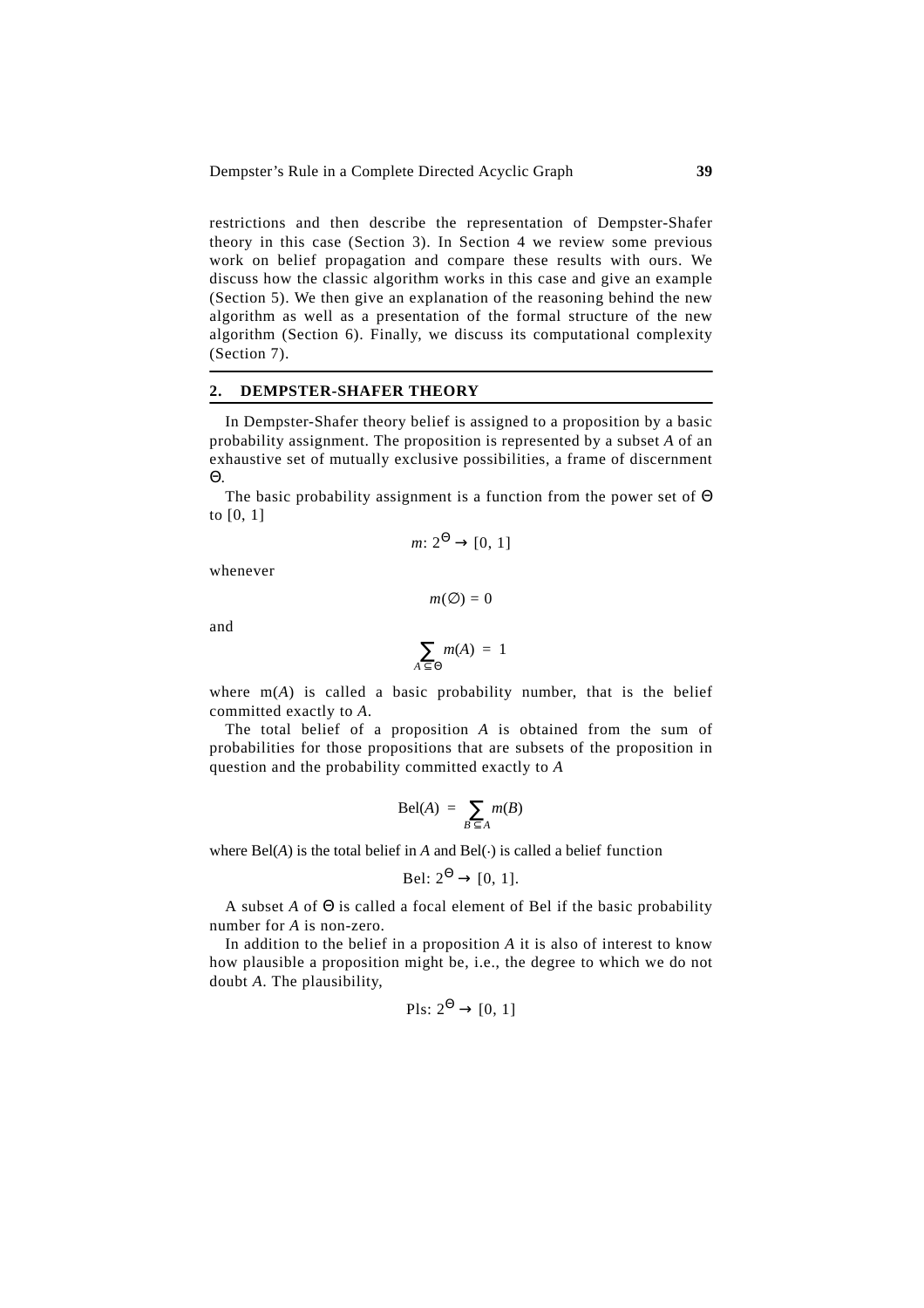is defined as

$$
Pls(A) = 1 - Bel(A^c).
$$

We can calculate the plausibility directly from the basic probability assignment

$$
\mathrm{Pls}(A) = \sum_{B \cap A \neq \varnothing} m(B).
$$

Thus, while belief in A measures the total probability certainly committed to *A*, plausibility measures the total probability that is in or can be moved into A, i.e.,  $Bel(A) \leq Pls(A)$ .

If we receive a second item of information concerning the same issue from a different source, the two items can be combined to yield a more informed view. Combining two belief functions is done by calculating the orthogonal combination with Dempster's rule. This is most simply illustrated through the combination of basic probability assignments. Let  $A_i$  be a focal element of Bel<sub>1</sub> and let  $B_i$  be a focal element of Bel<sub>2</sub>. Combining the corresponding basic probability assignments  $m_1$  and  $m_2$ results in a new basic probability assignment  $m_1 \oplus m_2$ 

$$
m_1 \oplus m_2(A) = \mathbf{K} \cdot \sum_{A_i \cap B_j = A} m_1(A_i) \cdot m_2(B_j)
$$

where K is a normalizing constant

$$
\mathbf{K} = \bigg(1 - \sum_{A_i \cap B_j = \emptyset} m_1(A_i) \cdot m_2(B_j)\bigg)^{-1}.
$$

This normalization is needed since, by definition, no probability mass may be committed to  $\emptyset$ . The new belief function Bel<sub>1</sub> ⊕ Bel<sub>2</sub>(.) can be calculated by the above formula from  $m_1 \oplus m_2(\cdot)$ .

When we wish to combine several belief functions this is simply done by combining the first two and then combine the result with the third and so forth.

### **3. DISCUSSION OF PROBLEM DOMAINS**

### **3.1. Problem domains that satisfy the assumptions of the algorithm**

The algorithm presented in this paper is a special case algorithm for evidences ordered in a complete directed acyclic graph, where the vertices represent states and the edges transitions between states. We are interested in finding through which sequence of states a process has developed. At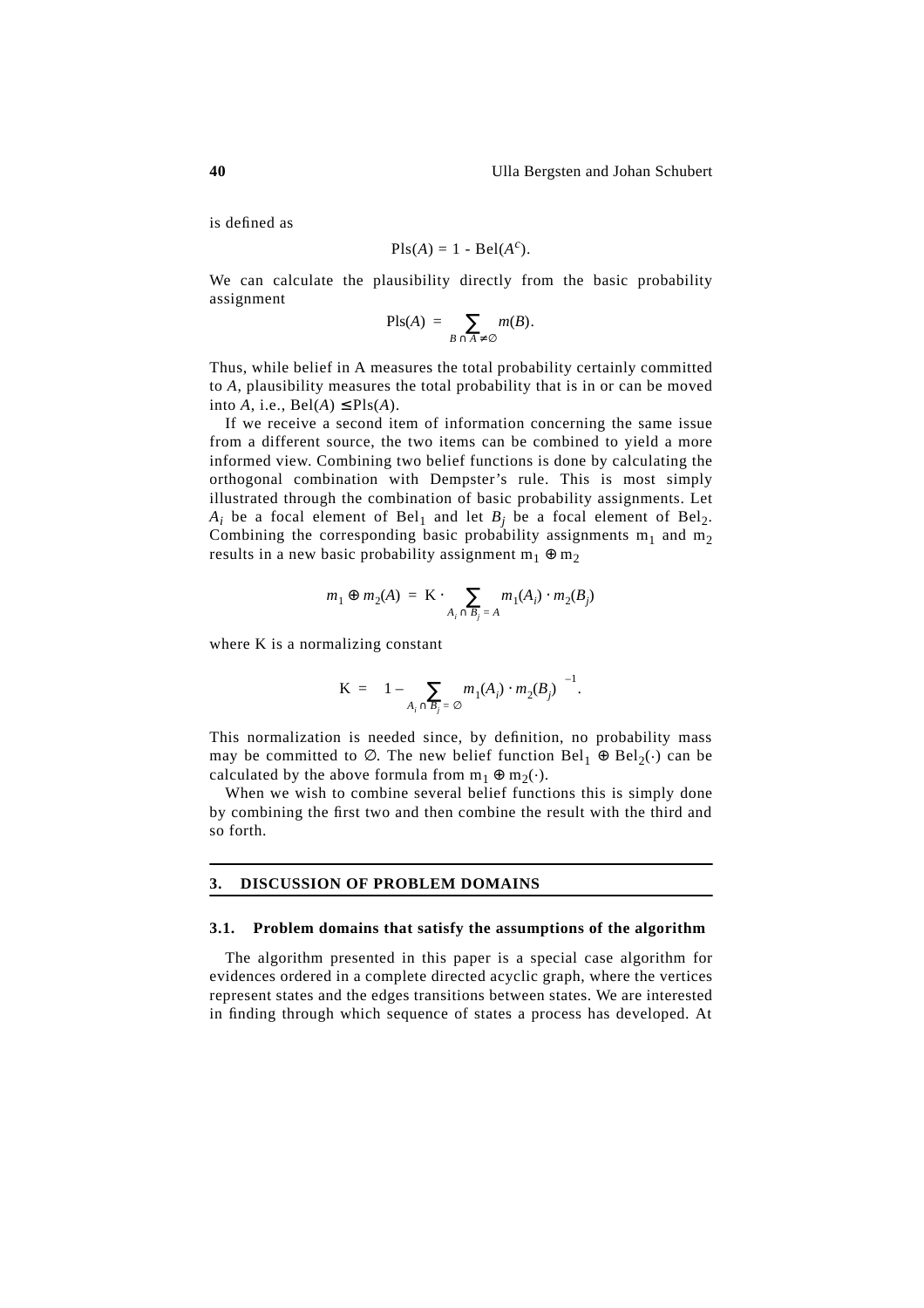every vertex we have evidence supporting the proposition that this vertex is included in the sequence and at every edge evidence expressing the degree of doubt about a transition between the corresponding states.

As an example we may consider a graph where a state represents a point in time and space and the sequence of states represents a path along which some object may have moved. For some coordinates we have evidences whose proposition tells us that this geographical point has been passed by the object at a certain time. The graph consists only of coordinates for which there is evidence. The propositions of the evidences on the edges may, for example, tell us that the time difference between the states may be to small in relation to their distance. Of course, it is impossible to move from a vertex to a previous one. There may also exist other domainspecific restrictions on the edges.

Here, we are making the assumption that only one path at a time is permitted through the graph, i.e., two objects cannot pass through the graph at the same time. The problem of analyzing paths of multiple objects can be solved by partitioning the evidences into clusters (Schubert [6]), each cluster representing a separate object, after which the problem may be solved separately for each partitioning.

The new algorithm was developed for an anti-submarine intelligence analysis system (Bergsten et al. [7]). In this application information about foreign submarine activity derives from visual observations and military sensor signals. The information is of varying quality with considerable uncertainty. Visual observations may include anything from a civilian reporting unusual wave movements on the surface to a group of naval officers recognizing a submarine tower. In shallow waters sensors may have difficulty in discerning a target and there may be several targets present simultaneously. Thus, a non-firing sensor does not necessarily exclude a passage. Weather, wind, and water temperature are other important factors determining the range and detection probability of a sensor. From this follows that an unknown number of observations may be false, i.e., not arising from submarines.

We are interested in finding the path along which the suspected submarine has moved, i.e., which observations are true. The problem we are treating here is simplified by the assumption that all observations arise from only one submarine.

This problem may be described by the complete directed acyclic graph discussed above. Each observation at a vertex, whether visual or originating from a sensor, is an evidence indicating that a submarine has visited the point of the observation. The vertices are ordered according to the time of the observations. Evidences at the edges, against transitions between the observations, appears as a lack of sensor signals, unrealistic velocity requirements, etc.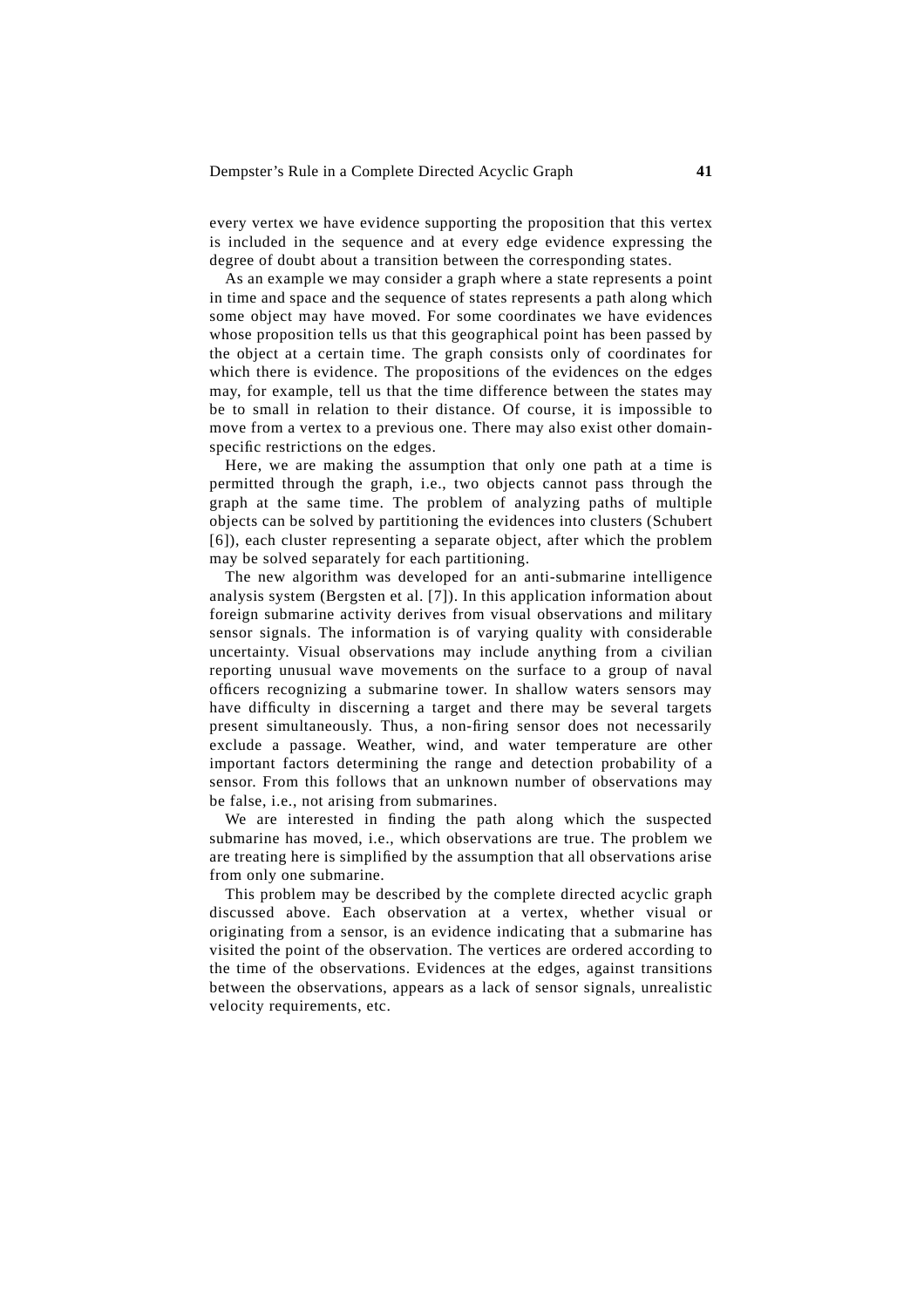In this case we often have less than ten interesting observations during a certain period. This is because the incoming flow of observations is rather small, and observations soon become too old to give valuable information about the current position of the submarine.

Even with this moderate number of observations, the computational complexity becomes too high for the classic algorithm to be used, but is acceptable for the new algorithm.

# **3.2. Evidential Reasoning in a Complete Directed Acyclic Graph**

Let a complete directed acyclic graph *G* be given. We are interested in transitions between vertices and search for the most probable path through the graph. Every vertex  $v_i$  in  $G$  is associated with an evidence  $e_i$  which to the amount  $p_i$  supports the proposition that this vertex belongs to the sought path *S*. Furthermore, for every pair of vertices  $v_i$  and  $v_j$ , there is an edge between the vertices that is associated with an evidence  $e_{ii}$  which to the amount  $q_{ij}$  speaks against a direct transition between these two vertices. Thus,  $e_{ij}$  supports the proposition that there is no transition between the vertices  $v_i$  and  $v_j$  that does not involve any other vertex between them (Figure 1). All the corresponding belief functions are simple support functions. Since the directed acyclic graph is complete, the set of vertices is totally ordered. All evidences are supposed to be independent.



**Figure 1.** Evidences in the complete directed acyclic graph.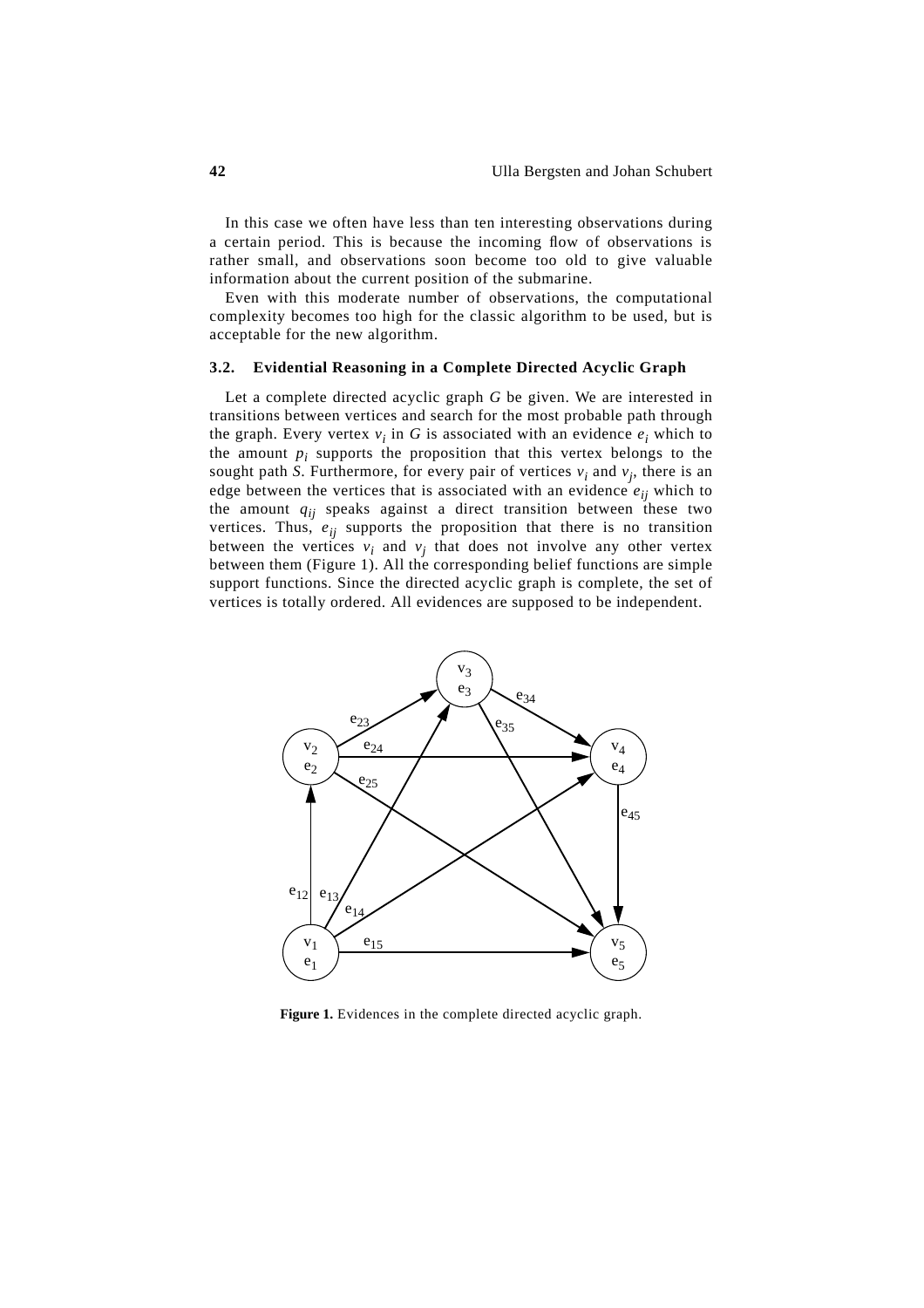The first step in applying evidential reasoning to a given problem is to delimit the propositional space of possible situations, i.e., "the frame of discernment." In our case the frame of discernment is the set of all possible paths through the graph, where transitions are possible only from lower- to higher-ranked vertices. Assuming the graph *G* consists of *n* vertices, any path *S* of the frame through *G* can be represented by  $\langle x_1, x_2, ..., x_n \rangle$  where the i:th element corresponds to vertex  $v_i$  and takes the value  $r_i$  or  $\neg r_i$  according to whether or not it is contained in this particular path. Our frame  $\Theta$  will then consist of these  $2^n$  different paths. Consider for example a graph consisting of 5 vertices  $v_1$ , ...,  $v_5$  and directed edges from every vertex to all vertices with a higher index. The path from  $v_1$  to  $v_4$  to  $v_5$ , not including  $v_2$  or  $v_3$ , is represented by  $\langle r_1, \neg r_2, \neg r_3, r_4, r_5 \rangle$ . To be able to express subsets of  $\Theta$  in a convenient way, we extend the range of  $x_i$  with the value  $\theta_i$ , meaning either  $r_i$  or  $\neg r_i$ . E.g.,  $\langle r_1, \theta_2, \theta_3, r_4, r_5 \rangle$ , an incompletely specified path, will denote all paths passing through  $v_1$ ,  $v_4$  and  $v_5$ .

### **4. PREVIOUS WORK**

There has been some work on generally applicable improvements of the time complexity of Dempster's rule, e.g. [8,9], reducing the time complexity in the general case from  $O(3^{|\Theta|})$  to  $O(|\Theta| \cdot 2^{|\Theta|})$ . However, most improvements have concerned important special cases. Foremost among these are methods dealing with belief propagation in trees.

### **4.1. Belief propagation in hierarchies**

In 1985 Gordon and Shortliffe [10] suggested that when evidence supports singletons or disjoint subsets of the frame, a hierarchical network of subsets could be pruned to a hierarchical tree. The assumption is that a strict hierarchy of hypotheses can be defined from some subsets of  $2^{\Theta}$  and that a system will only receive information for these subsets. They proposed a method partly based on the work of Barnett [11] for reasoning about hypotheses with hierarchical relationships.

Barnett showed that simple support functions focused on singletons or their complements can be combined with a time complexity, for each considered subset of Θ, that is linear in the size of the frame, |Θ|. In order to obtain linear time complexity, it is assumed that simple support functions with the same focus have already been combined.

Barnett's method can be described as first combining all simple support functions with equal foci and then, for each singleton, combining the resulting simple support functions for and against the singleton. For each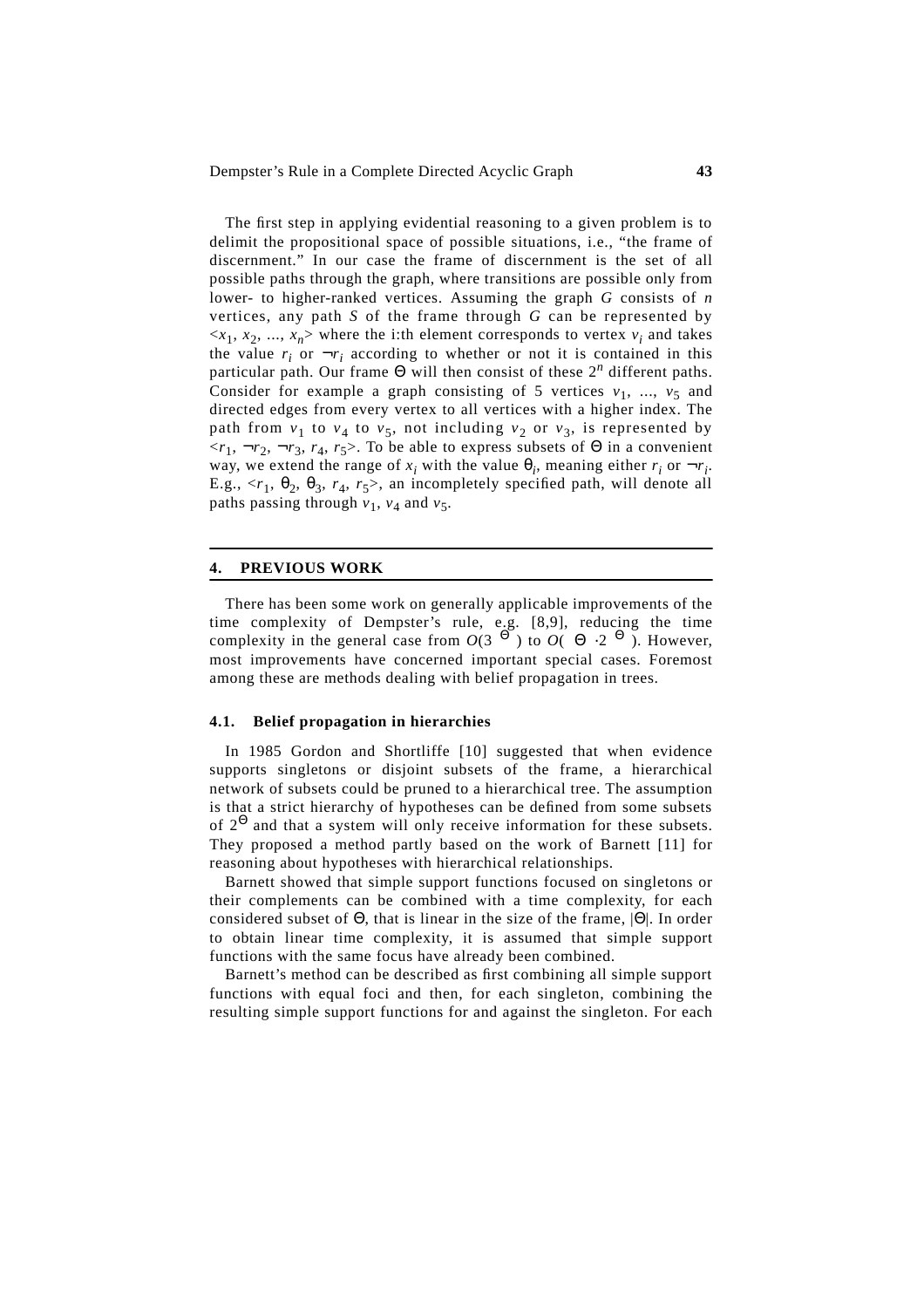singleton, this results in a separable support function with three focal elements: the singleton, its complement, and Θ. Finally, the separable support functions are combined separately for each considered subset of Θ in such a way that a linear time complexity is obtained. Barnett's technique will also work when the simple support functions are focused on subsets or their complements if all subsets considered are disjoint.

Besides the assumption that the domain allows a hierarchical network to be pruned to a hierarchical tree and that a system will only receive information about those subsets of the frame that are in the tree, the method by Gordon and Shortliffe is approximate in that it does not assign belief to subsets that are not in the tree. It is this approximation that changes the time complexity from exponential to linear.

The first step is borrowed from Barnett's method. All evidences with equal foci, confirming and disconfirming, are combined, with the only difference that what Barnett did with simple support functions focused on singletons is done here for all subsets of the frame that are in the tree, T. Now there are two bpa's for each subset of the frame that is in the tree, one confirming the subset and one disconfirming it; we want to combine all bpa's in the entire tree. However, combining bpa's where some focal elements are complements of subsets in the tree might produce an intersection that is not a subset or a complement of a subset that is in the tree. We begin with the confirming bpa's. These are easily combined since the intersection between two focal elements is either empty or the smaller of the two sets. This is because of the tree structure where the focal element of a child is a subset of the focal element of the parent and where focal elements at different branches are disjoint. Finally, the disconfirming bpa's are combined one by one with  $m_T$ , where  $m_T$  is the result of the combination of all confirming bpa's. When belief is assigned to a subset, *X*, that is not in the tree this belief is reassigned to the smallest subset,  $A_i$ , such that *X* is a proper subset of  $A_i$ ,  $X \subset A_i$ .

Shafer and Logan [12] improved on the method by Gordon and Shortliffe. They showed that, while the algorithm by Gordon and Shortliffe usually produced a good approximation its performance was not as good when used with highly conflicting evidence. Besides not being approximate, the algorithm by Shafer and Logan also calculates belief for  $A_i^c$  of every partition,  $A_i$ , that is in the tree, thus it calculates the plausibility for all partitions in the tree. Both algorithms run in linear time. Interestingly, Shafer and Logan showed that the linear time complexity of their algorithm is linear in the number of the nonterminal nodes due to the local computations of their algorithm and linear in the tree's branching factor due to Barnett's approach.

The algorithm by Shafer and Logan can handle evidence and calculate belief in partitions of the form  $\{A_i, A_i^c\}$  for all subsets,  $A_i$ , in the tree. It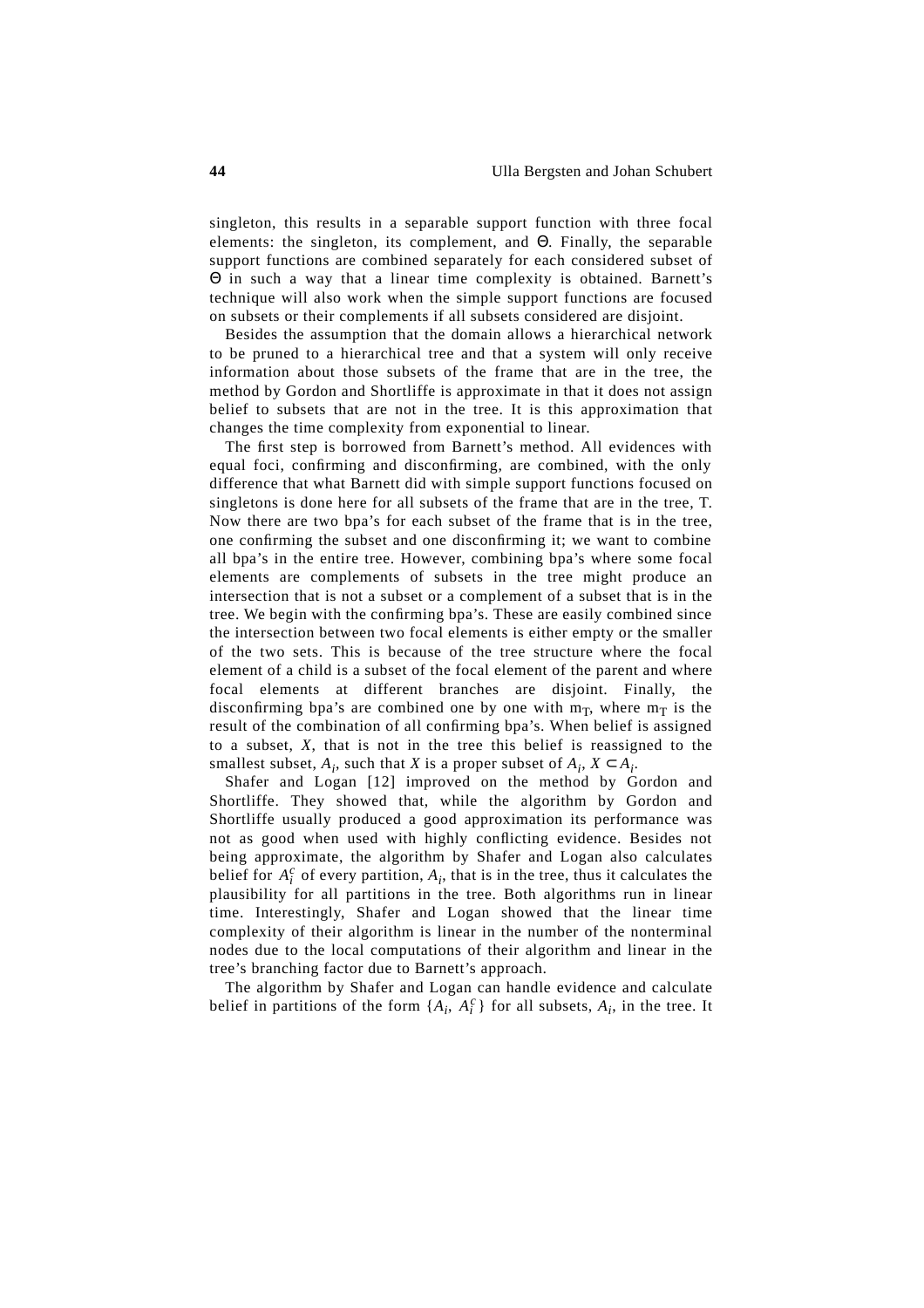can also calculate belief in partitions of the form  $C_{A_i} \cup \{A_i^c\}$ , where  $C_{A_i}$  is the set of children of *Ai*. However, their algorithm can not handle evidence for  $C_{A_i} \cup \{A_i^c\}$ . Since these two types of evidence correspond to data and domain knowledge respectively, this is a significant restriction. A generalization of the algorithm by Shafer and Logan that manages to take domain knowledge into account is the method for belief propagation in qualitative Markov trees by Shafer, Shenoy and Mellouli [13]. In a qualitative Markov tree the children are qualitatively conditionally independent [14] given the parent, i.e., in determining which element of a child is true, there is no additional information in knowing which element of another child is true once we know which element of the parent is true. Qualitative Markov trees can arise through constructing what Shafer, Shenoy and Mellouli call the tree of families and dichotomies. This is simply done by substituting each nonterminal node with subset *Ai* in a hierarchical tree by a parent-child pair with the dichotomy  $\{A_i, A_i^c\}$  as subset at the parent and the family  $C_{A_i} \cup \{A_i^c\}$  as subset at the child and furthermore substituting terminal nodes with subset *Ai* with the dichotomy  ${A_i, A_i^c}.$ 

In [15] Shenoy and Shafer list the axioms under which local computations at the nodes are possible.

Shafer, Shenoy and Mellouli point out that this computational scheme reduces the time complexity from being exponential in the size of the frame to being exponential in the size of the largest partition.

#### **4.2. Comparison with our method**

Barnett [11] showed that it is possible to implement Dempster's rule with a time complexity linear in the size of the frame,  $|\Theta|$ , when the belief functions being combined are all simple support functions focused on singletons or their complements. In our case, however, the simple support functions are never focused on singletons and, with one exception, not focused on the complements of singletons. Our frame consists of all possible single paths in a complete directed acyclic graph, and the simple support functions are on subsets representing individual vertices in the complete directed acyclic graph or on subsets representing the direct transition between two vertices, i.e., on elements of  $2^{\Theta}$  that are not singletons or, with the exception of the two vertex graph, their complements.

Gordon and Shortliffe suggest that when evidences support singletons or disjoint subsets of the frame the hierarchical network of subsets could be pruned to a tree. Then they suggested methods for the combination of evidence in trees. Our case can of course also be represented with a hierarchical network of subsets, as seen by the example in Figure 2 of a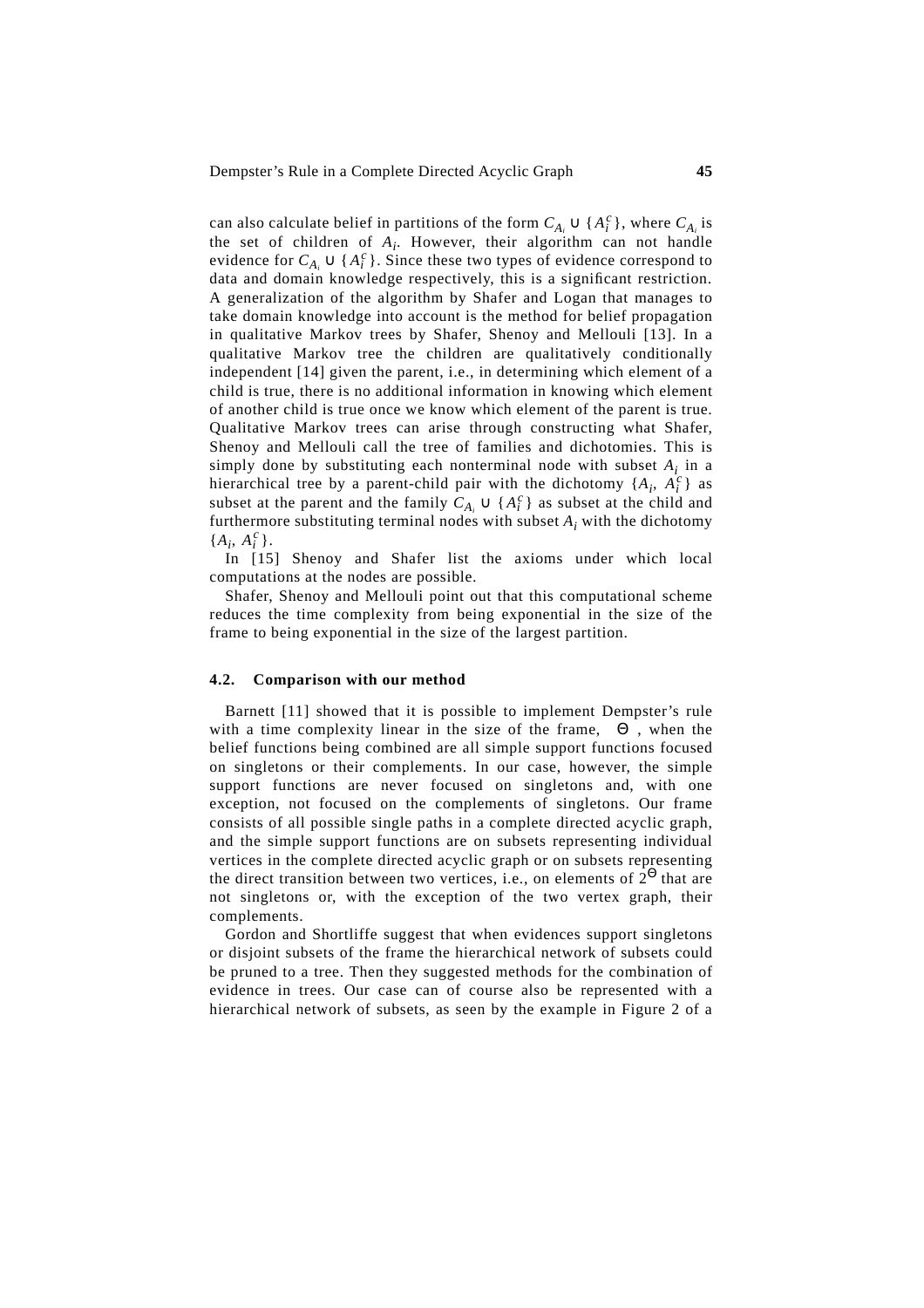

**Figure 2.** Hierarchical network of subsets for a two-vertex graph.

**46**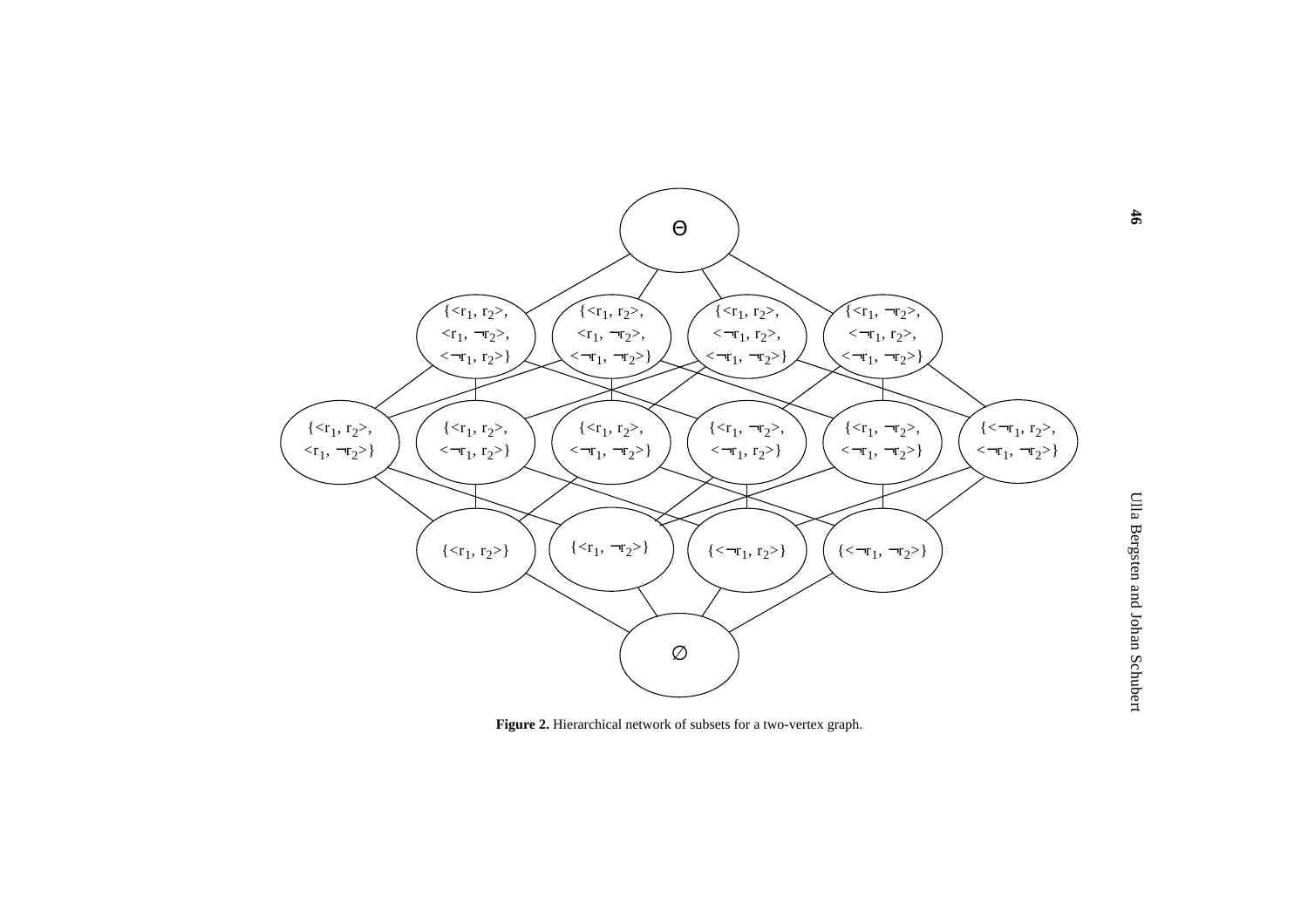hierarchical network of subsets of the frame for a two-vertex graph. As mentioned above, we never have evidence supporting singletons and the subsets of the frame that are supported are not disjoint. In Figure 2 the last subset of the second row and the first two subsets of the third row are supported by one simple support function each. This is support offered against the belief in both vertices, i.e., support offered for the complement of the belief in both vertices,  $\langle r_1, r_2 \rangle^c$ , support offered for the first vertex and support offered for the second vertex respectively. Because the supported subsets in the hierarchical network of our problem are not disjoint, we can not prune our network to a tree and use the scheme suggested by Gordon and Shortliffe.

The two other papers by Shafer and Logan [12] and Shafer, Shenoy and Mellouli [13] concern the case of belief propagation in qualitative Markov trees only. Thus, the methods presented in these three papers are not applicable in the case with evidences in a non-prunable network of subsets.

Instead of propagating the belief in a hierarchical structure of subsets our algorithm reasons, separately for each instance of the frame, about the logical conditions of the completely specified path through the complete directed acyclic graph.

### **5. DEMPSTER'S RULE - THE CLASSIC ALGORITHM**

Let us for convenience define the representation of a path as a conjunction of *n* propositions,

$$
\langle x_1, x_2, \dots, x_n \rangle \stackrel{\Delta}{=} x_1 \wedge x_2 \wedge \dots \wedge x_n,
$$

and define

$$
\langle x_1, x_2, \dots, x_n \rangle \triangleq x_1 \vee x_2 \vee \dots \vee x_n
$$

as a disjunction of *n* paths. We have

$$
\langle x_1, x_2, ..., x_n \rangle \land \langle y_1, y_2, ..., y_n \rangle = \langle x_1 \land y_1, x_2 \land y_2, ..., x_n \land y_n \rangle.
$$

and

$$
\langle x_1, x_2, \dots, x_n \rangle \wedge \langle y_1, y_2, \dots, y_n \rangle
$$
  
=  $\langle x_1 \wedge y_1, x_1 \wedge y_2, \dots, x_1 \wedge y_n, x_2 \wedge y_1, x_2 \wedge y_2, \dots, x_2 \wedge y_n, \dots, x_n \wedge y_1, x_n \wedge y_2, \dots, x_n \wedge y_n \rangle.$ 

In the problem of transfers between vertices in a graph, where a transfer might be possible only from a vertex with lower index to a vertex with higher index, our focus is on paths that may consist of several vertices. The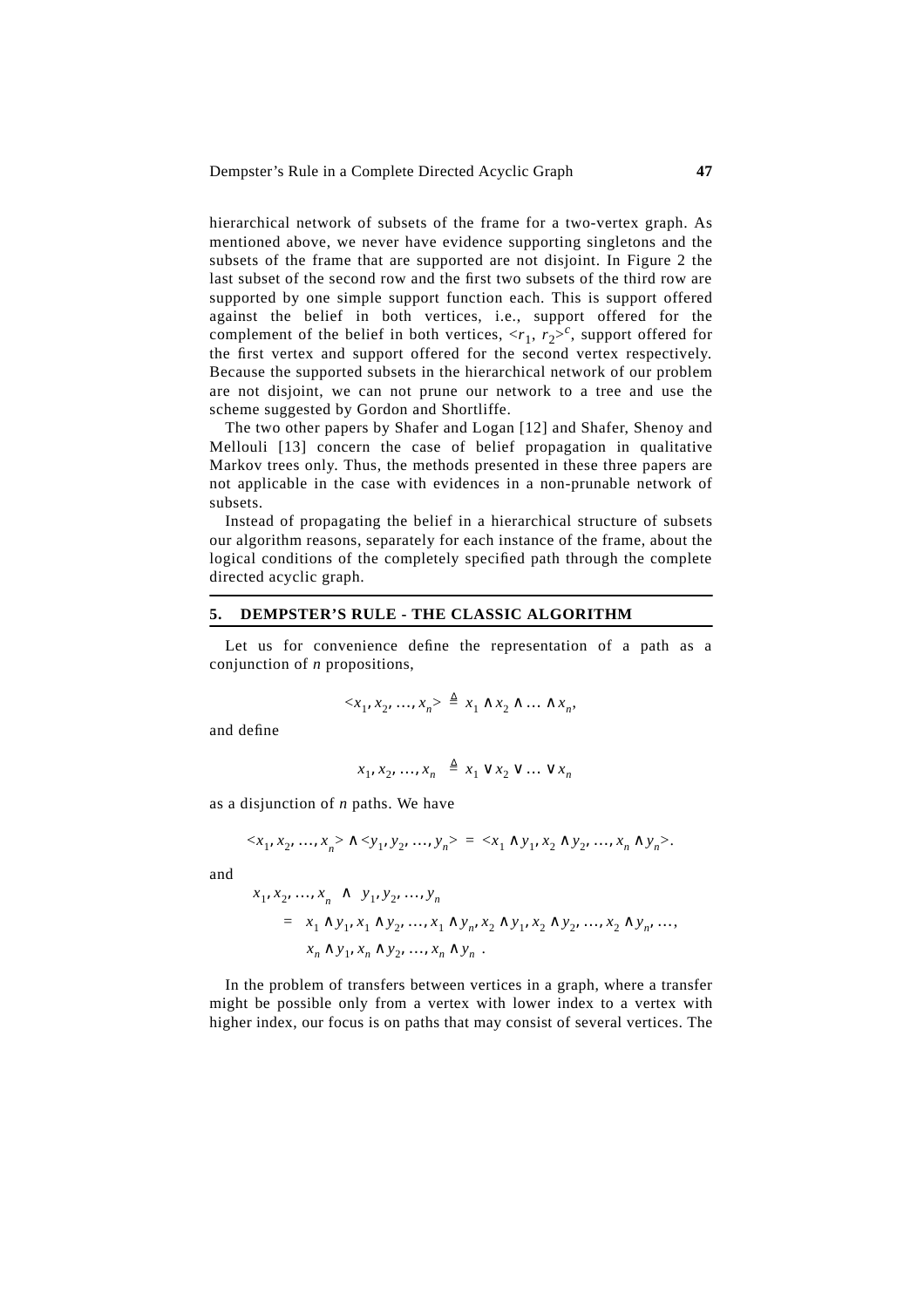,

frame of discernment is the set of all completely specified paths,  $\Theta =$  $\{ \langle x_1, x_2, ..., x_n \rangle \mid \forall i . x_i \in \{r_i, \neg r_i\} \},$  where  $r_i$  is the proposition of the evidence corresponding to vertex *i* in the graph,  $x_i = r_i$  means that the vertex  $v_i$  is included in the path and  $x_i = -r_i$  means that  $v_i$  is not included in the path.

We are interested in the problem where one begins with a basic probability assignment for those elements that belongs to the following subset of  $2^{\Theta}$ :

$$
\begin{aligned}\n\{\langle \Theta_1, ..., \Theta_{i-1}, r_i, \Theta_{i+1}, ..., \Theta_n \rangle\} \\
&\cup \{\langle \langle \Theta_1, ..., \Theta_{i-1}, \neg r_i, \Theta_{i+1}, ..., \Theta_n \rangle, \\
&\langle \Theta_1, ..., \Theta_{j-1}, \neg r_j, \Theta_{j+1}, ..., \Theta_n \rangle, \\
&\langle \{\langle \Theta_1, ..., \Theta_{k-1}, r_k, \Theta_{k+1}, ..., \Theta_n \rangle | \forall k.i < k < j \rangle \rangle | \forall i, j.i < j \}\n\end{aligned}
$$

that is, we begin with positive evidence,  $e_i$ , for all vertices and negative evidence,  $e_{ii}$ , against all directed edges  $v_i$  to  $v_j$  where  $i < j$ -evidence that the path does not include  $v_i$  or that it does not include  $v_j$  or that it does include a vertex  $v_k$ ,  $i < k < j$ , between  $v_i$  and  $v_j$ , thus excluding any direct transfer.

Thus, we have the following two types of evidences to consider.

**1.** The evidence  $e_i$  for every vertex in the graph. The bpa for the path with a single evidence  $e_i$  is

$$
m_i(\langle x_1, x_2, ..., x_n \rangle) = \begin{cases} p_i, & (x_i = r_i) \land (\forall k | k \neq i.x_k = \theta_k) \\ 1 - p_i, \forall k.x_k = \theta_k \\ 0, & \text{otherwise} \end{cases},
$$

**2.** The evidence *eij* against the edges between every two vertices in the graph. The corresponding bpa is here

$$
m_{ij} \begin{pmatrix} \langle x_1, ..., x_i, ..., x_n \rangle, \langle x_1, ..., x_j, ..., x_n \rangle, \\ \langle \{ \langle x_1, ..., x_k, ..., x_n \rangle | \forall k.i < k < j \} \rangle \rangle \\ \langle \{ \langle x_1, ..., x_k, ..., x_n \rangle | \forall k.i < k < j \} \rangle \rangle \end{pmatrix}
$$
\n
$$
= \begin{cases} q_{ij}, & \left( (x_i = \neg r_i) \land (\forall s \neq i.x_s = \theta_s) \right) \lor \\ & \left( (x_j = \neg r_j) \land (\forall s \neq j.x_s = \theta_s) \right) \lor \\ & \left( (x_k = r_k) \land (\forall s.x_s = \theta_s) \right) \\ 1 - q_{ij}, \forall s.x_s = \theta_s \\ 0, & \text{otherwise} \end{cases}
$$

All these evidences are to be combined using Dempster's rule. The evidences can be combined in an arbitrary order because Dempster's rule is both associative and commutative.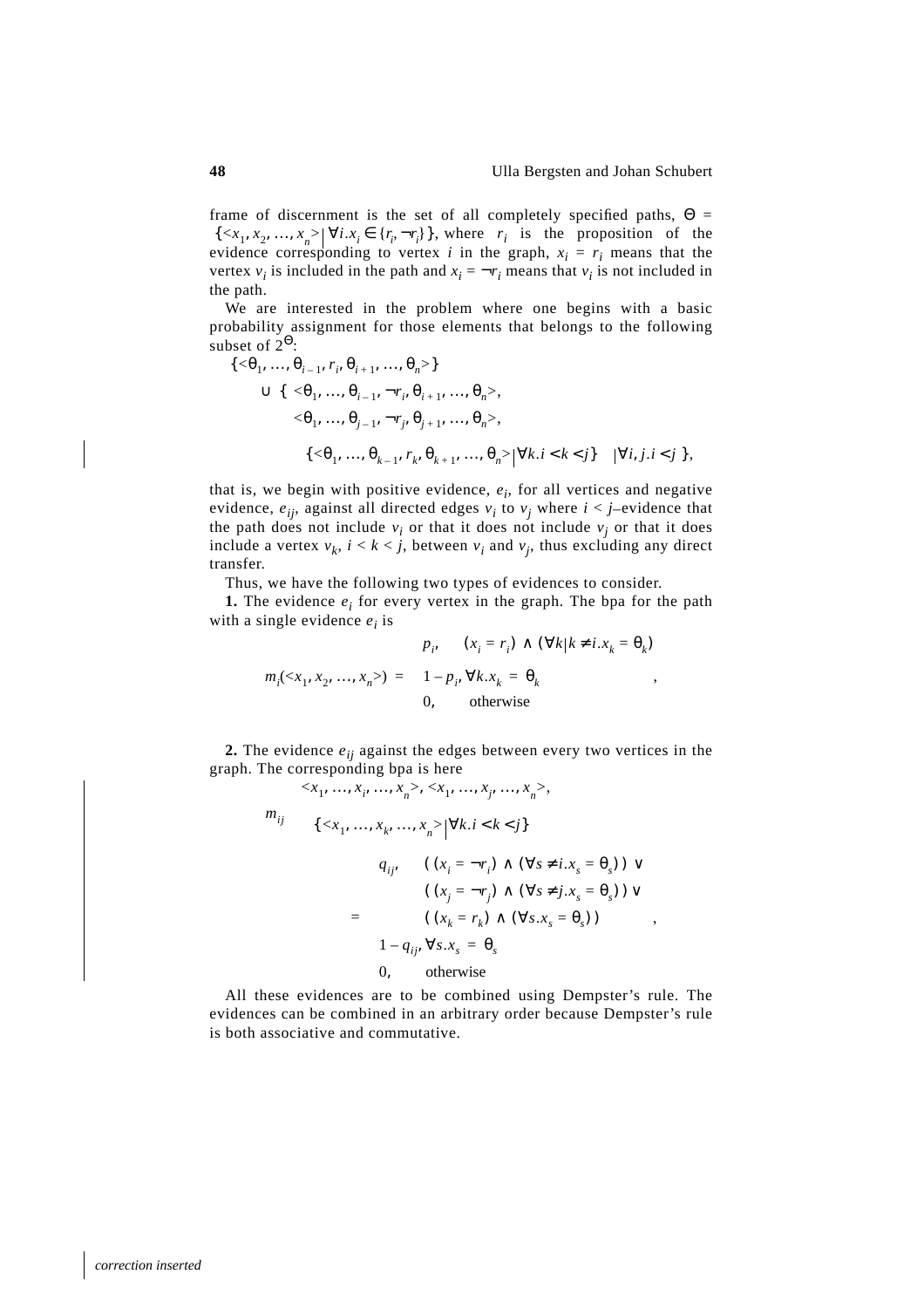Dempster's Rule in a Complete Directed Acyclic Graph **49**

# **5.1. Explaining the classic algorithm**

We will seek the support and plausibility for all elements of Θ that are of the form  $\langle x_1, x_2, ..., x_n \rangle$  where  $x_i \in \{r_i, \neg r_i\}$ . For the sake of simplicity we shall first use Dempster's rule to separately fuse all positive evidences and all negative evidences,

$$
\mathrm{Bel}_{p} = \oplus \{ \mathrm{Bel}_{<\theta_1, ..., \theta_{i-1}, r_i, \theta_{i+1}, ..., \theta_n>} \},
$$

$$
Bel_n = \bigoplus \{ Bel_{\langle <\theta_1, ..., \theta_{i-1}, \neg r_i, \theta_{i+1}, ..., \theta_n >, <\theta_1, ..., \theta_{j-1}, \neg r_j, \theta_{j+1}, ..., \theta_n >,}
$$
  

$$
\langle \{ <\theta_1, ..., \theta_{k-1}, r_k, \theta_{k+1}, ..., \theta_n > | \forall k, i < k < j \} \rangle \rangle \Big| \forall i, j, i < j \},
$$

thus leaving the conflict creating fusion,  $Bel_p \oplus Bel_n$ , until last. The first of these fusions are shown in Figure 3 and Figure 4. The support and plausibility of all paths will then be calculated from the result of the last fusion.

In a fusion of two belief functions the representation in every intersection of focal elements is the conjunction on these focal elements' representations. The value of that intersection is the product of the values of the focal elements. In the upper left quadrant of Figure 4, for example, the result is derived from:

$$
\langle \langle \neg r_1, \theta_2, ..., \theta_n \rangle, \langle \theta_1, \neg r_2, \theta_3, ..., \theta_n \rangle \rangle
$$
  
 
$$
\land \langle \langle \neg r_1, \theta_2, ..., \theta_n \rangle, \langle \theta_1, \theta_2, \neg r_3, \theta_4, ..., \theta_n \rangle,
$$
  
 
$$
\langle \theta_1, r_2, \theta_3, ..., \theta_n \rangle \rangle
$$
  
= 
$$
\langle \langle \neg r_1, \theta_2, ..., \theta_n \rangle, \langle \neg r_1, \theta_2, \neg r_3, \theta_4, ..., \theta_n \rangle,
$$
  
 
$$
\langle \neg r_1, r_2, \theta_3, ..., \theta_n \rangle, \langle \neg r_1, \neg r_2, \theta_3, ..., \theta_n \rangle,
$$
  
 
$$
\langle \theta_1, \neg r_2, \neg r_3, \theta_4, ..., \theta_n \rangle, \langle \emptyset \rangle
$$

= {since the second, third and fourth

elements are contained in the first }

$$
= \langle \langle \neg r_1, \theta_2, \dots, \theta_n \rangle, \langle \theta_1, \neg r_2, \neg r_3, \theta_4, \dots, \theta_n \rangle \rangle
$$

|                                  | $<\theta_1$ , r <sub>2</sub> , $\theta_3$ , , $\theta_n$                                                                                                  | $<\theta_1$ , , $\theta_n$ ><br>$1 - p_2$                   |
|----------------------------------|-----------------------------------------------------------------------------------------------------------------------------------------------------------|-------------------------------------------------------------|
|                                  | $\langle r_1, \theta_2, , \theta_n \rangle$ $\left  \begin{array}{c} \langle r_1, r_2, \theta_3, , \theta_n \rangle \\ p_1 \cdot p_2 \end{array} \right $ | $\langle r_1, \theta_2, , \theta_n \rangle$<br>$p_1(1-p_2)$ |
| $<\!\!\theta_1,,\,\theta_n\!\!>$ | <θ <sub>1</sub> , r <sub>2</sub> , θ <sub>3</sub> , , θ <sub>n</sub> ><br>(1 - p <sub>1</sub> )·p <sub>2</sub>                                            | $<\theta_1$ , , $\theta_n$ ><br>$(1 - p_1) (1 - p_2)$       |

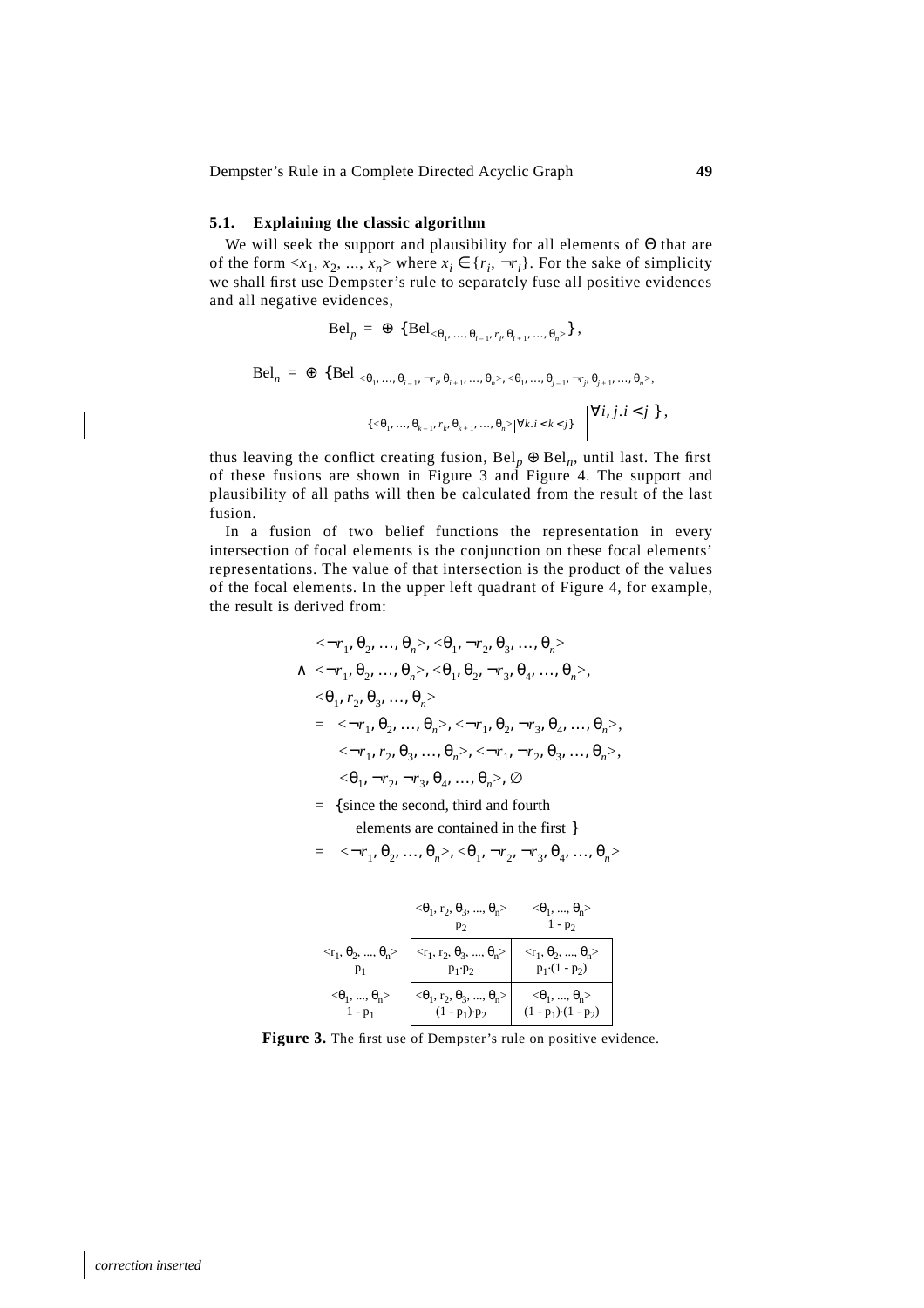|                                                                                                                                 | $\langle \langle -r_1, \theta_2, , \theta_n \rangle$<br>$<\theta_1$ , $\theta_2$ , $\neg$ r <sub>3</sub> , $\theta_4$ , , $\theta_n$<br>$\langle \theta_1, r_2, \theta_3, , \theta_n \rangle$<br>$q_{13}$  | $<\theta_1$ , , $\theta_n$ ><br>$1 - q_{13}$                                                                                                |
|---------------------------------------------------------------------------------------------------------------------------------|------------------------------------------------------------------------------------------------------------------------------------------------------------------------------------------------------------|---------------------------------------------------------------------------------------------------------------------------------------------|
| $\langle \langle -r_1, \theta_2, , \theta_n \rangle,$<br>$\langle \theta_1, \neg r_2, \theta_3, , \theta_n \rangle$<br>$q_{12}$ | $\langle \langle \neg r_1, \theta_2, , \theta_n \rangle$<br>$\langle \theta_1, \neg r_2, \neg r_3, \theta_4, , \theta_n \rangle$<br>$q_{12}$ · $q_{13}$                                                    | $\langle \langle -r_1, \theta_2, , \theta_n \rangle,$<br>$\langle \theta_1, \neg r_2, \theta_3, , \theta_n \rangle$<br>$q_{12}(1 - q_{13})$ |
| $<\theta_1$ , , $\theta_n$ ><br>$1 - q_{12}$                                                                                    | $\langle \langle \neg r_1, \theta_2, , \theta_n \rangle,$<br>$<\theta_1, \theta_2, \neg r_3, \theta_4, , \theta_n$<br>$\langle \theta_1, r_2, \theta_3, , \theta_n \rangle$<br>$(1 - q_{12}) \cdot q_{13}$ | $<\theta_1$ , , $\theta_n$ ><br>$(1 - q_{12}) (1 - q_{13})$                                                                                 |

Figure 4. The first use of Dempster's rule on negative evidence.

and

$$
m(\langle \langle \neg r_1, \theta_2, ..., \theta_n \rangle, \langle \theta_1, \neg r_2, \theta_3, ..., \theta_n \rangle) \cdot m(\langle \langle \neg r_1, \theta_2, ..., \theta_n \rangle, \langle \theta_1, \theta_2, \neg r_3, \theta_4, ..., \theta_n \rangle, \langle \theta_1, r_2, \theta_3, ..., \theta_n \rangle) = q_{12} \cdot q_{13}.
$$

The fusion, Figure 4, will result in a new basic probability assignment with basic probability numbers for all new representations. The basic probability number of  $\langle \langle \neg r_1, \theta_2, ..., \theta_n \rangle, \langle \theta_1, \neg r_2, \neg r_3, \theta_4, ..., \theta_n \rangle$  for instance, is the normalized sum of values from all intersections with exactly this representation. In Figure 4 there are, of course, no other intersections with this representation and no conflict to cause a normalization. A new belief function is given by the new basic probability assignment and the belief of a proposition, *A*, is the sum of the basic probability numbers for that proposition, m(*A*), and all propositions that are proper subsets of *A*, m( $B \mid B \subset A$ ). In our case, however, the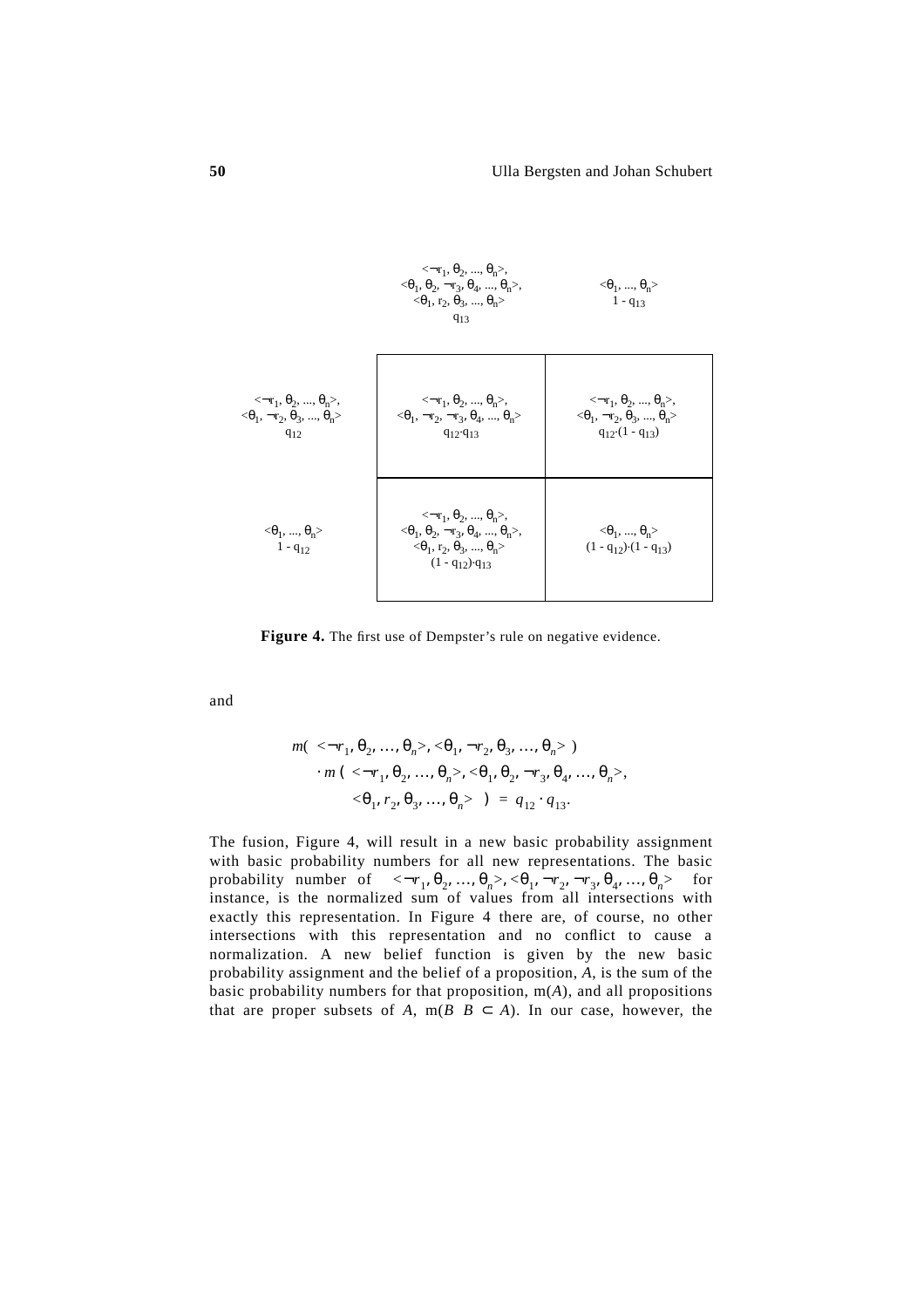situation is somewhat simpler because we are only seeking the support and plausibility of propositions that have no proper subsets.

Let us, for simplicity, observe the final fusion  $Bel_p \oplus Bel_n$  in the case with three vertices, Figure 5. In each square the representation and its value is derived in the same way as above. The support and plausibility of all elements can be calculated as:

$$
\forall x_i | x_i \in \{r_i, \neg r_i\} . \text{Spt}(x1, x2, ..., xn)\n= \frac{1}{1 - k} \sum_{A_i \cap A_j = \langle x_1, x_2, ..., x_n \rangle} m(A_i) \cdot m(A_j),
$$

$$
\forall x_i | x_i \in \{r_i, \neg r_i\}. \text{PIs}(\langle x_1, x_2, ..., x_n \rangle) \\
= \frac{1}{1 - k} \sum_{\langle x_1, x_2, ..., x_n \rangle \in A_i \cap A_j} m(A_i) \cdot m(A_j)
$$

where

$$
k = \sum_{A_i \cap A_j = \varnothing} m(A_i) \cdot m(A_j),
$$

 $A_i$ ,  $A_j \subset 2^{\Theta}$  are focal elements in the last fusion and

$$
\langle x_1, x_2, ..., x_n \rangle \in \langle y_1, y_2, ..., y_n \rangle \quad \text{iff } \exists y_i | \langle x_1, x_2, ..., x_n \rangle \in y_i,
$$
  

$$
\langle x_1, x_2, ..., x_n \rangle \in \langle z_1, z_2, ..., z_n \rangle \quad \text{iff } \forall i. (z_i = x_i) \lor (z_i = \theta_i).
$$

Due to the high computational complexity it is only possible to perform these computations for graphs consisting of very few vertices. This problem is solved by a new algorithm, where instead of performing all combinations step-by-step, the final result is derived directly by reasoning about the completely specified paths from the beginning.

# **5.2. An example**

Consider the path  $\langle r_1, \neg r_2, r_3 \rangle$ . Before we calculate the support and plausibility of the path we must calculate the conflict,  $k$ , in the final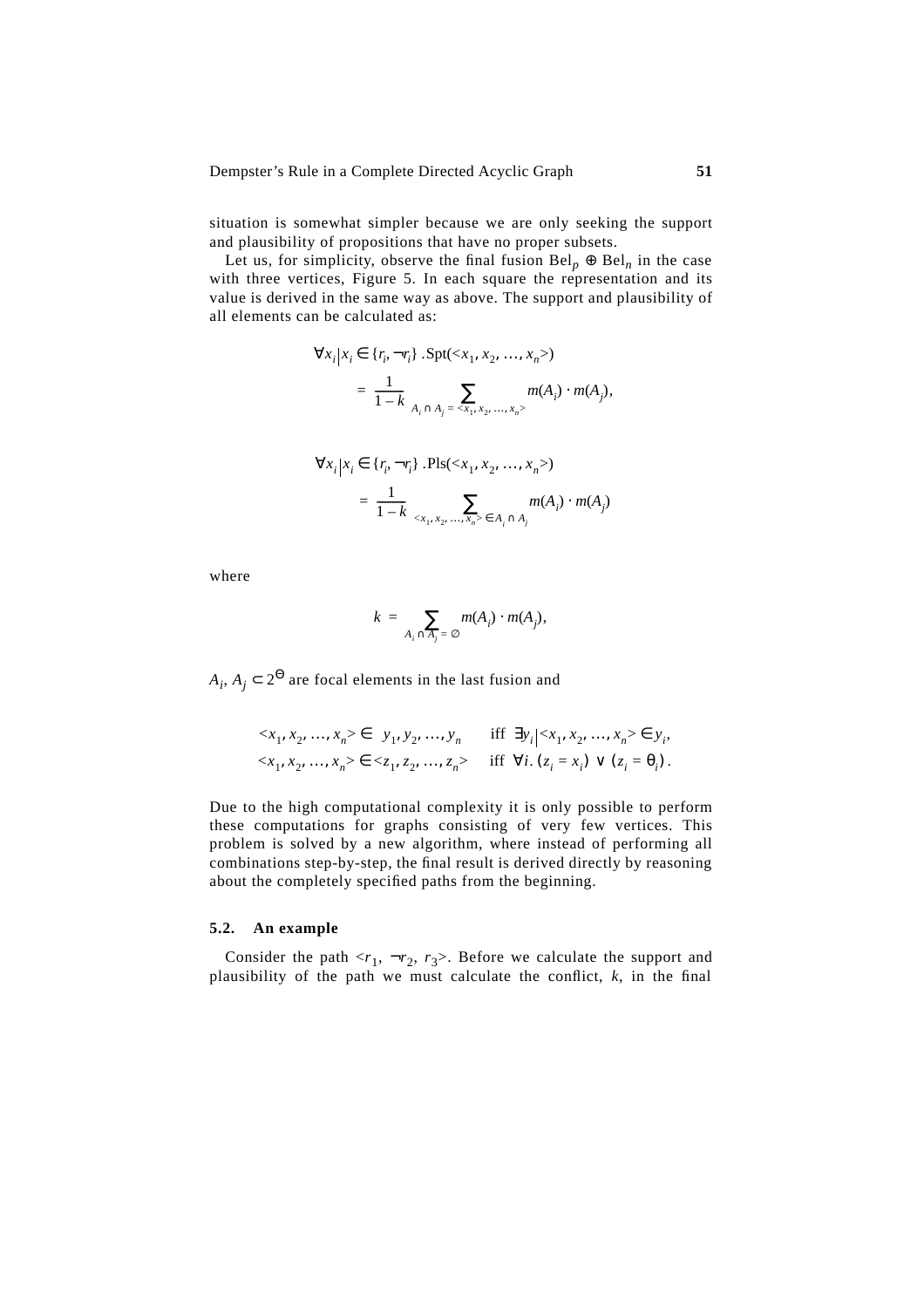|                                                                                                                                                                                                                      | $<$ r <sub>1</sub> , r <sub>2</sub> , r <sub>3</sub> ><br>$p_1 \cdot p_2 \cdot p_3$ | $<\theta_1$ , r <sub>2</sub> , r <sub>3</sub> ><br>$(1 - p_1) \cdot p_2 \cdot p_3$ | $<$ τ <sub>1</sub> , θ <sub>2</sub> , τ <sub>3</sub> ><br>$p_1(1 - p_2) \cdot p_3$ | $$<br>$p_1 \cdot p_2 \cdot (1 - p_3)$                  |
|----------------------------------------------------------------------------------------------------------------------------------------------------------------------------------------------------------------------|-------------------------------------------------------------------------------------|------------------------------------------------------------------------------------|------------------------------------------------------------------------------------|--------------------------------------------------------|
| $\langle \langle \neg r_1, \neg r_2, \theta_3 \rangle,$<br>$\leftarrow$ r <sub>1</sub> , $\theta_2$ , $\neg$ r <sub>3</sub> >,<br>$\langle \theta_1, \neg r_2, \neg r_3 \rangle$<br>$q_{12}\cdot q_{13}\cdot q_{23}$ | Ø                                                                                   | Ø                                                                                  | Ø                                                                                  | Ø                                                      |
| $\langle \langle \neg r_1, \neg r_2, \theta_3 \rangle,$<br>$\langle \theta_1, \theta_2, \neg r_3 \rangle$<br>$(1 - q_{12}) \cdot q_{13} \cdot q_{23}$                                                                | Ø                                                                                   | Ø                                                                                  | Ø                                                                                  | $\langle r_1, r_2, \neg r_3 \rangle$                   |
| $\langle \langle \neg r_1, \theta_2, \neg r_3 \rangle,$<br>$\langle \theta_1, \neg r_2, \theta_3 \rangle$<br>$q_{12} (1 - q_{13}) q_{23}$                                                                            | Ø                                                                                   | Ø                                                                                  | $\langle r_1, \neg r_2, r_3 \rangle$                                               | Ø                                                      |
| $\langle \langle -r_1, \theta_2, \theta_3 \rangle,$<br>$<\!\! \theta_1, \neg r_2, \neg r_3 \!\!>\rangle$<br>$q_{12}\cdot q_{13}\cdot (1 - q_{23})$                                                                   | Ø                                                                                   | $\leftarrow r_1, r_2, r_3$                                                         | Ø                                                                                  | Ø                                                      |
| $\langle \langle \theta_1, \neg r_2, \theta_3 \rangle,$<br>$<\!\!\theta_1,\,\theta_2,\,\neg r_3\!\!>\rangle$<br>$(1 - q_{12}) (1 - q_{13}) q_{23}$                                                                   | Ø                                                                                   | Ø                                                                                  | $\langle r_1, \neg r_2, r_3 \rangle$                                               | $\langle r_1, r_2, \neg r_3 \rangle$                   |
| $\langle \langle -r_1, \theta_2, \theta_3 \rangle,$<br>$<\!\!\theta_1,\,\theta_2,\,\neg r_3\!\!>,$<br>$\langle \theta_1, r_2, \theta_3 \rangle$<br>$(1 - q_{12}) \cdot q_{13} \cdot (1 - q_{23})$                    | $<$ r <sub>1</sub> , r <sub>2</sub> , r <sub>3</sub> >                              | $<$ θ <sub>1</sub> , r <sub>2</sub> , r <sub>3</sub> >                             | $<$ r <sub>1</sub> , r <sub>2</sub> , r <sub>3</sub> >                             | $<$ τ <sub>1</sub> , τ <sub>2</sub> , θ <sub>3</sub> > |
| $\langle \langle \neg r_1, \theta_2, \theta_3 \rangle,$<br>$\langle \theta_1, \neg r_2, \theta_3 \rangle$<br>$q_{12} (1 - q_{13}) (1 - q_{23})$                                                                      | Ø                                                                                   | $\leftarrow r_1, r_2, r_3$                                                         | $\langle r_1, \neg r_2, r_3 \rangle$                                               | Ø                                                      |
| $<\theta_1, \theta_2, \theta_3>$<br>$(1 - q_{12}) (1 - q_{13}) (1 - q_{23})$                                                                                                                                         | $<$ r <sub>1</sub> , r <sub>2</sub> , r <sub>3</sub> >                              | $<\!\!\theta_1, r_2, r_3\!\!>$                                                     | $\langle \mathbf{r}_1, \theta_2, \mathbf{r}_3 \rangle$                             | $$                                                     |

Figure 5. The last use of Dempster's rule: fusion positive and negative evidence.

fusion  $Bel_p \oplus Bel_n$ . The conflict is the sum of all contribution from all intersections  $A_i \cap A_j = \emptyset$ , Figure 5;

$$
k = \dots = p_1 \cdot p_2 \cdot q_{12} + p_1 \cdot (1 - p_2) \cdot p_3
$$

$$
\cdot (q_{12} \cdot q_{13} + q_{13} \cdot q_{23} - q_{12} \cdot q_{13} \cdot q_{23})
$$

$$
+ p_2 \cdot p_3 \cdot q_{23} - p_1 \cdot p_2 \cdot p_3 \cdot q_{12} \cdot q_{23}.
$$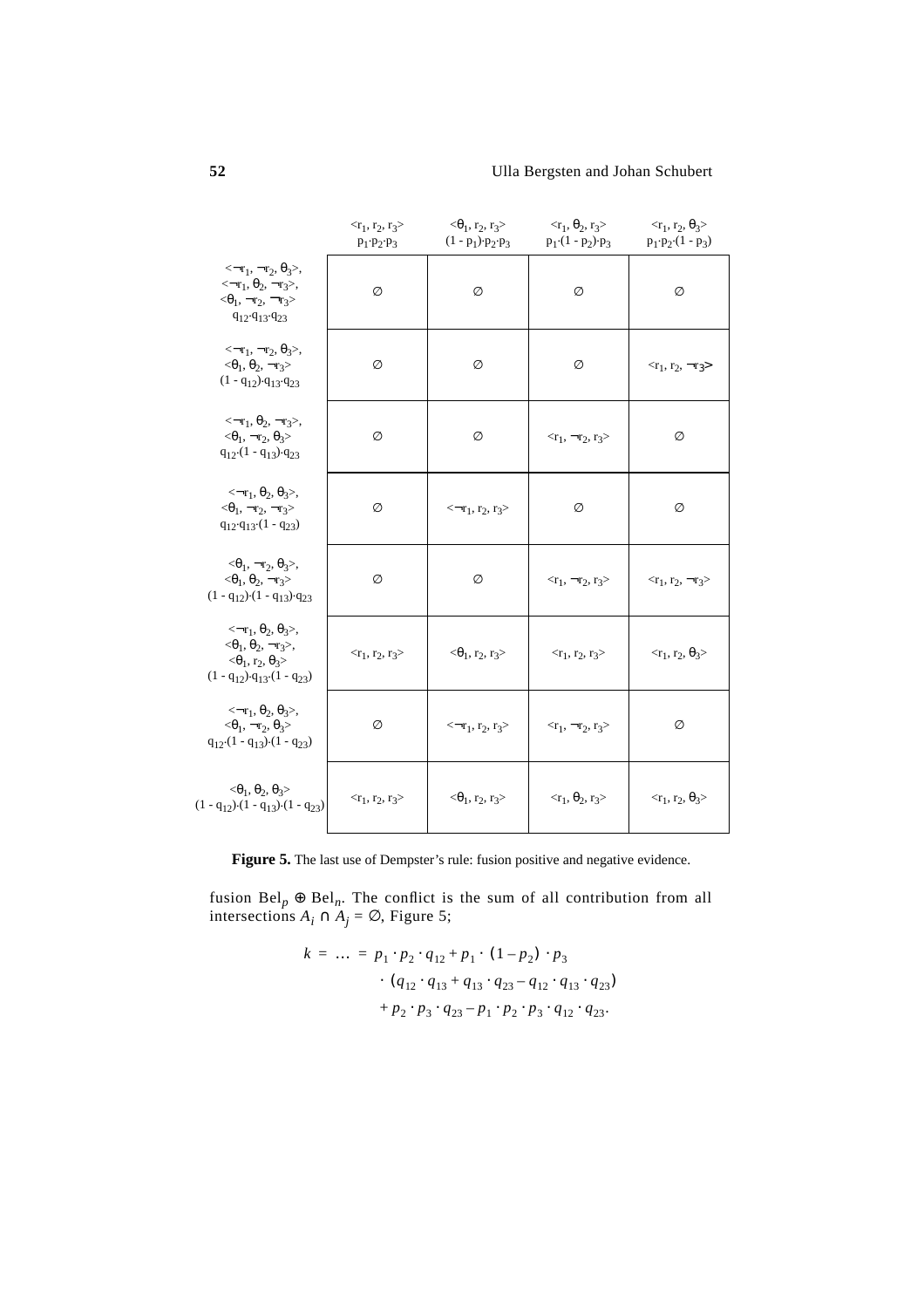# Dempster's Rule in a Complete Directed Acyclic Graph **53**

| $<\theta_1$ , $\theta_2$ , r <sub>3</sub> ><br>$(1-p_1)$ $(1-p_2)$ $-p_3$                                 | $<\theta_1$ , r <sub>2</sub> , $\theta_3$ ><br>$(1-p_1)\cdot p_2 \cdot (1-p_3)$ | $\langle \mathbf{r}_1, \theta_2, \theta_3 \rangle$<br>$p_1 \cdot (1-p_2) \cdot (1-p_3)$         | $<\theta_1, \theta_2, \theta_3>$<br>$(1-p_1) \cdot (1-p_2) \cdot (1-p_3)$                                                                                   |
|-----------------------------------------------------------------------------------------------------------|---------------------------------------------------------------------------------|-------------------------------------------------------------------------------------------------|-------------------------------------------------------------------------------------------------------------------------------------------------------------|
| $\leftarrow r_1, \leftarrow r_2, r_3$                                                                     | $\leftarrow r_1, r_2, \neg r_3$                                                 | $\langle r_1, \neg r_2, \neg r_3 \rangle$                                                       | $\langle \langle \neg r_1, \neg r_2, \theta_3 \rangle,$<br>$\leftarrow r_1, \theta_2, \neg r_3$ ,<br>$\langle \theta_1, \neg r_2, \neg r_3 \rangle$         |
| $\leftarrow r_1, \leftarrow r_2, r_3$                                                                     | $<\theta_1$ , r <sub>2</sub> , $\neg$ r <sub>3</sub> >                          | $\langle r_1, \theta_2, \neg r_3 \rangle$                                                       | $\langle \langle \neg r_1, \neg r_2, \theta_3 \rangle,$<br>$\langle \theta_1, \theta_2, \neg r_3 \rangle$                                                   |
| $<\theta_1$ , $\neg$ r <sub>2</sub> , r <sub>3</sub> >                                                    | $\leftarrow r_1, r_2, \neg r_3$                                                 | $\langle r_1, \neg r_2, \theta_3 \rangle$                                                       | $\langle \langle \neg r_1, \theta_2, \neg r_3 \rangle,$<br>$\langle \theta_1, \neg r_2, \theta_3 \rangle$                                                   |
| $\leftarrow r_1, \theta_2, r_3$                                                                           | $\leftarrow$ -τ <sub>1</sub> , τ <sub>2</sub> , θ <sub>3</sub> >                | $\langle r_1, \neg r_2, \neg r_3 \rangle$                                                       | $\langle \langle -r_1, \theta_2, \theta_3 \rangle,$<br>$\langle \theta_1, \neg r_2, \neg r_3 \rangle$                                                       |
| $<\theta_1$ , $\neg$ r <sub>2</sub> , r <sub>3</sub> >                                                    | $<\theta_1$ , r <sub>2</sub> , $\neg$ r <sub>3</sub> >                          | $\langle \langle r_1, \neg r_2, \theta_3 \rangle,$<br>$\langle r_1, \theta_2, \neg r_3 \rangle$ | $\langle \langle \theta_1, \neg r_2, \theta_3 \rangle,$<br>$\langle \theta_1, \theta_2, \neg r_3 \rangle$                                                   |
| $\langle \langle \neg r_1, \theta_2, r_3 \rangle,$<br>$\langle \theta_1, r_2, r_3 \rangle$                | $<\theta_1$ , r <sub>2</sub> , $\theta_3$ >                                     | $\langle \langle r_1, \theta_2, \neg r_3 \rangle,$<br>$\langle r_1, r_2, \theta_3 \rangle$      | $\langle \langle \neg r_1, \theta_2, \theta_3 \rangle,$<br>$<\theta_1$ , $\theta_2$ , $\neg$ r <sub>3</sub> >,<br>$\langle \theta_1, r_2, \theta_3 \rangle$ |
| $\langle \langle \neg r_1, \theta_2, r_3 \rangle,$<br>$<\!\! \theta_1, \, \neg r_2, \, r_3 \!\!> \rangle$ | $\leftarrow$ -τ <sub>1</sub> , τ <sub>2</sub> , θ <sub>3</sub> >                | $\langle r_1, \neg r_2, \theta_3 \rangle$                                                       | $\langle \langle -r_1, \theta_2, \theta_3 \rangle,$<br>$\langle \theta_1, \neg r_2, \theta_3 \rangle$                                                       |
| $<\theta_1, \theta_2, r_3>$                                                                               | $<\theta_1$ , r <sub>2</sub> , $\theta_3$ >                                     | $\langle \mathbf{r}_1, \theta_2, \theta_3 \rangle$                                              | $<\theta_1$ , $\theta_2$ , $\theta_3$ >                                                                                                                     |

# **Figure 5.** *Continued.*

The support is calculated as the normalized sum of all contributions from the intersection whose representation is identical with the path. Thus the support of  $\langle r_1, \neg r_2, r_3 \rangle$  is the contributions, in Figure 5, from row 3 column 3, row 5 column 3 and row 7 column 3;

$$
Spt() = \frac{1}{1-k} (p_1 \cdot (1-p_2) \cdot p_3 \cdot q_{12} \cdot (1-q_{13}) \cdot q_{23}
$$

$$
+ p_1 \cdot (1-p_2) \cdot p_3 \cdot (1-q_{12}) \cdot (1-q_{13}) \cdot q_{23}
$$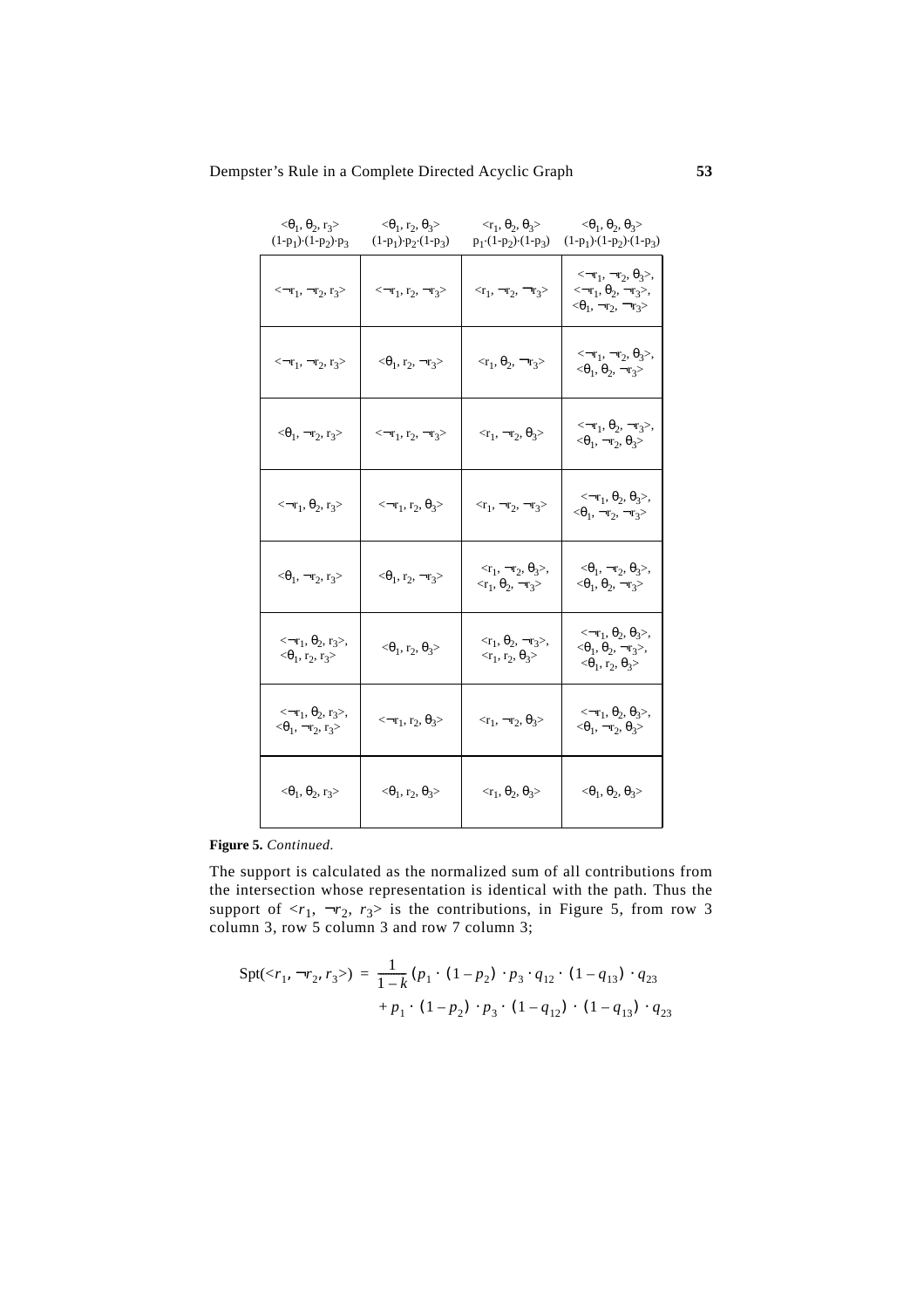+ 
$$
p_1 \cdot (1 - p_2) \cdot p_3 \cdot q_{12} \cdot (1 - q_{13}) \cdot (1 - q_{23})
$$
 )  
=  $\frac{1}{1 - k} (p_1 \cdot (1 - p_2) \cdot p_3 \cdot (1 - q_{13})$   
 $\cdot (q_{12} + (1 - q_{12}) \cdot q_{23})$ ).

When calculating the plausibility we normalize the sum of all contributions from the intersections in which representations the path is contained. These are the 16 intersections of rows 3, 5, 7, 8 and columns 3, 5, 7, 8, Figure 5.

Take for instance the intersection in row 5 column 7:

$$
\langle r_1, \neg r_2, r_3 \rangle \in \langle \langle r_1, \neg r_2, \theta_3 \rangle, \langle r_1, \theta_2, \neg r_3 \rangle \rangle
$$

since

$$
\langle r_1, \neg r_2, r_3 \rangle \in y_1 \quad (= \langle r_1, \neg r_2, \theta_3 \rangle)
$$

which is true since

$$
\begin{cases}\nz_1 = x_1 (= r_1) \\
z_2 = x_2 (= \neg r_2) \\
z_3 = \theta_3.\n\end{cases}
$$

Thus,  $\langle r_1, \neg r_2, r_3 \rangle$  is contained in  $\langle \langle r_1, \neg r_2, \theta_3 \rangle, \langle r_1, \theta_2, \neg r_3 \rangle$ and the value of the intersection in row 5 column 7 is contributing to the plausibility of  $\langle r_1, \neg r_2, r_3 \rangle$ . The plausibility becomes, after some simplification:

$$
\text{Pls}() = \dots = \frac{1}{1-k} (1-p_2) \cdot (1-q_{13}).
$$

### **6. DEMPSTER'S RULE - THE NEW ALGORITHM**

We are now ready to give an intuitive presentation of our algorithms for calculating the support and plausibility for all elements, *A*, of  $2^{\Theta}$  that are of the form  $\langle x_1, x_2, ..., x_n \rangle$  where  $x_i \in \{r_i, \neg r_i\}$ , i.e., the completely specified paths of Θ. The new algorithm is built on an expression for the final result of support and plausibility, i.e., we only have to evaluate this expression instead of all stepwise combinations. The algorithms, when used symbolically, calculate the symbolic structure of the support and plausibility for a path derived through summation of intersections in the final fusion,  $Bel_p \oplus Bel_p$ , of the classic algorithm. This means that the new algorithm can comparatively quickly calculate the answers which had to be calculated through a lot of time-consuming fusions and pattern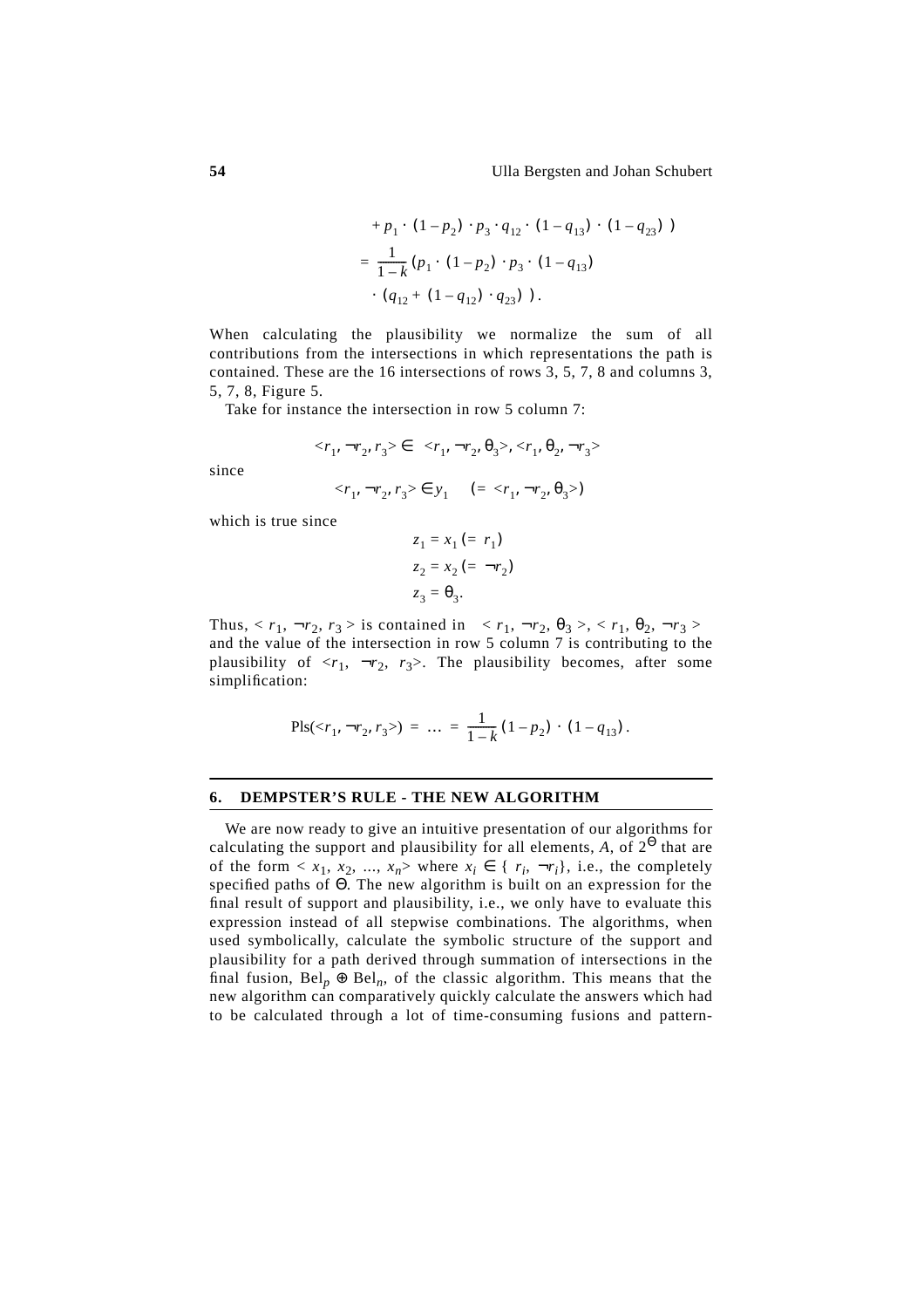matching summations in the classic algorithm. We will first explain the mathematical reasoning behind this algorithm, which calculates support and plausibility in the following steps: unnormalized plausibility, unnormalized support, conflict and finally plausibility and support normalized by the conflict.

### **6.1. Plausibility**

Let us start with the plausibility and see what is sufficient to make a path plausible. Plausibility for a path means to which degree this path is possible, i.e., to which degree no known factors speak against this path. There are only two types of items which speak against a path-the positive evidence for vertices that are not included in the path and the negative evidence against edges between vertices that are included in the path. This means that the degree to which we do not assign support to these evidences equals the degree to which the path is possible. The algorithm for plausibility is then

$$
Pls(S) = Pls*(S) / (1 - k)
$$

where  $k$  is the conflict and  $Pls^*(\cdot)$  is the unnormalized plausibility

$$
\text{Pls}^*(S) \ = \ \prod_{\forall i \mid v_i \notin S} (1 - p_i) \cdot \prod_{\forall i} (1 - q_{s_i, s_{i+1}}),
$$

where  $q_{ij}$  is the degree of doubt of the edge between vertices  $v_i$  and  $v_j$  and  $v_{s_i}$  is the *i*:th vertex in the path *S*.

### **6.2. Support**

The algorithm for support is much more complicated than the one for plausibility. It is not only necessary to find out which evidence speaks against the path; it is also necessary to insist that the evidence of the vertices and edges that are included in the path speaks in favor of it.

While each of the evidences supports only one proper subset of Θ, i.e., corresponding belief functions are simple support functions, we will say for the sake of simplicity that the evidence  $e_i$  is false (true) when we mean that the proposition according to the proper subset is false (true). The same holds for the evidences *eij*.

6.2.1. EXPLAINING THE ALGORITHM FOR SUPPORT Assuming the path includes *m* vertices, we first realize that the following three statements have to be true:

**1.** Every vertex in the path has to be visited.

**(a)** For the first and the last vertices in the path we only have one possibility: the evidences  $e_{s_1}$  and  $e_{s_m}$  are true and the support for this is  $p_{s_1} \cdot p_{s_m}$ , for  $m > 1$  and  $p_{s_1}$ ,  $m = 1$ .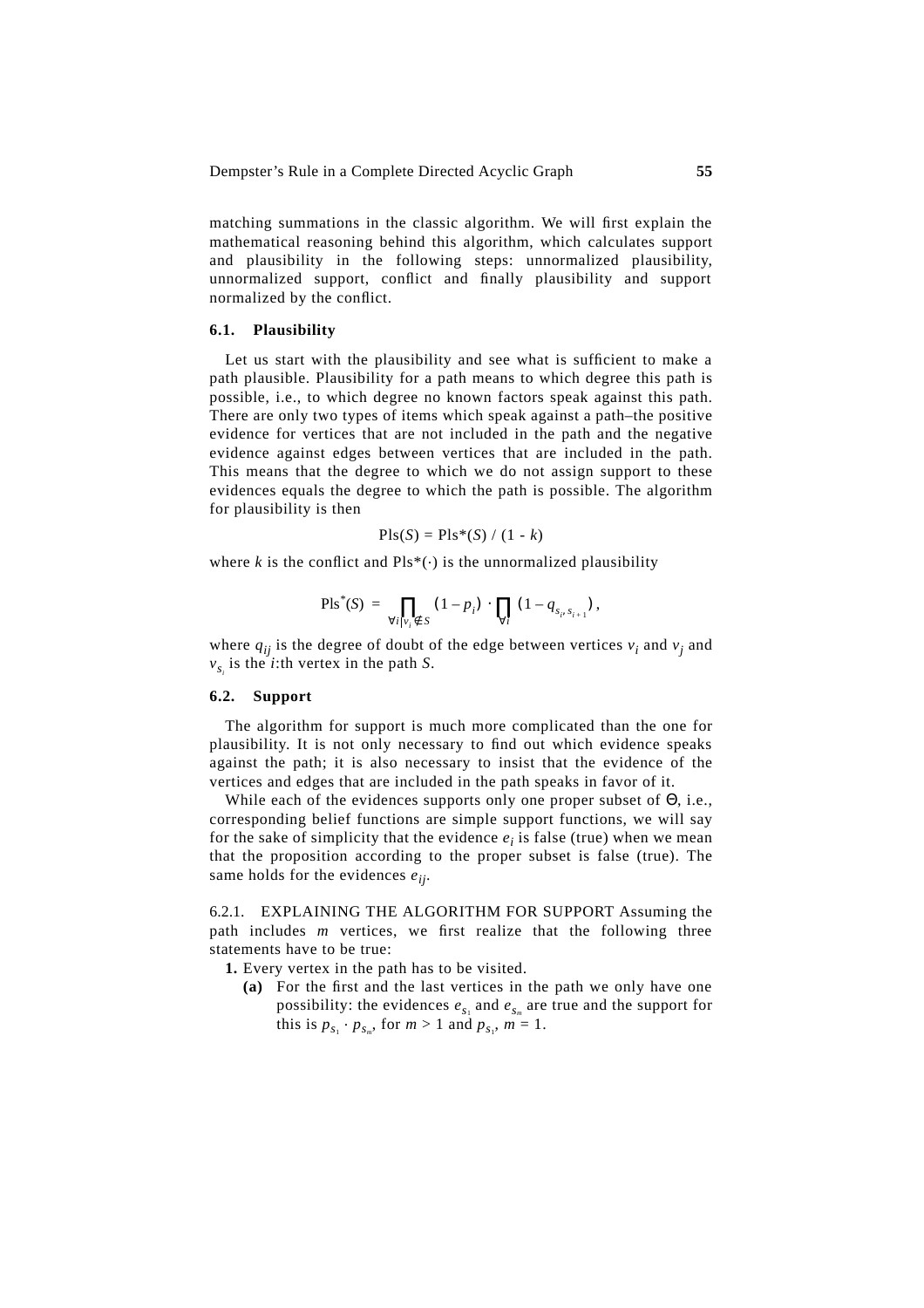- **(b)** For every intermediate vertex  $v_{s_i}$  in *S* there are two different possibilities:
	- (i) The evidence  $e_{s_i}$  is true. The support for this is  $p_{s_i}$ .
	- (ii) The evidence  $e_{s_i}$  may be false, but the evidence against edges are speaking against all other ways from the last vertex visited before  $v_{s_i}$ , to the first vertex visited after  $v_{s_i}$ . The possibility that  $e_{s_i}$  may be false is  $(1 - p_{s_i})$ .
- **2.** The transitions between consecutive vertices in the path are possible, i.e., the evidence against those edges has to be false. The possibility for this is

$$
\prod_{i=1}^{m-1} (1 - q_{s_i, s_{i+1}}).
$$

**3.** No vertex outside the path is permitted to be visited. We first state that the evidences  $e_i$  for vertices outside the path have to be false. The possibility for this is

$$
\prod_{\forall i \mid v_i \notin S} (1-p_i) .
$$

But even if these evidences may be false, we can not be sure that a vertex outside *S* is not visited. In order to guarantee this we also make the following three statements:

(a) No transition is possible from vertices before  $v_{s_1}$  to this vertex, i.e., all evidences against edges from vertices before  $v_{s_1}$  to  $v_{s_1}$ are true. The support for this is:

$$
\prod_{i < s_1} q_{i, s_1}.
$$

This statement assures that we enter the path at  $v_{s_1}$ .

**(b)** No transition is possible from  $v_{s_m}$  to vertices after this vertex. This is to assure that  $v_{s_m}$  is the last vertex in the path. The support for this is:

$$
\prod_{i>s_m}q_{s_m,i}.
$$

**(c)** For the vertices not belonging to *S* which are located between vertices in *S* we state that no transition is possible to these vertices from vertices in *S*, or if such a transition is possible then it is not possible to join the next vertex in the path we have stated to be true.

The support is now received by multiplying the contributions from the three statements. Let us illustrate this with an example.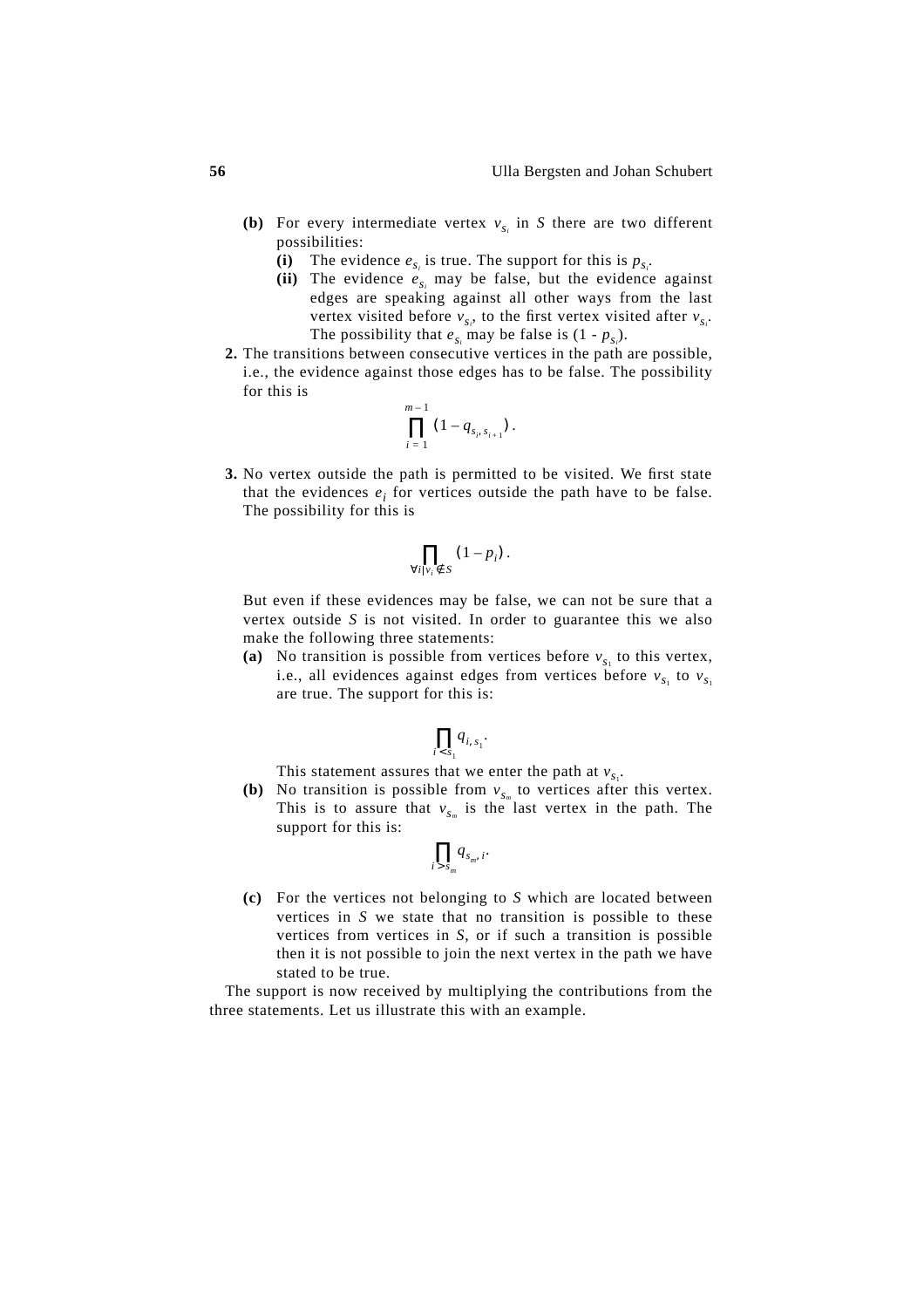Let the graph *G* consist of 5 vertices  $v_1$ , ...,  $v_5$ . We shall compute the support and plausibility for the path  $\langle r_1, \neg r_2, r_3, r_4, \neg r_5 \rangle$ . The unnormalized plausibility is easily derived in the way described above:

$$
\text{Pls}^*(\langle r_1, \neg r_2, r_3, r_4, \neg r_5 \rangle) = (1 - p_2) \cdot (1 - p_5) \cdot (1 - q_{13}) \cdot (1 - q_{34}).
$$

When computing the support we apply the three statements above. From statement (1a) we get the factor  $p_1 \cdot p_4$ . Considering statement (1b) forces us to break down the calculations into two parts:

**(i)** We state  $e_3$  to be true.

(ii) We do not state  $e_3$  to be true.

The factor calculated in (3c), in order to prevent visiting a vertex between the first and last vertices of the path which does not belong to the path, will differ depending on which vertices we have stated to be true, therefore we calculate the factors from the other statements separately for (i) and (ii) and then sum up the two contributions.

We begin with  $(i)$ .

When  $e_3$  is true, the factor from this statement is  $p_3$ . From (2) we get the factor  $(1 - q_{13}) \cdot (1 - q_{34})$ . Statement (3) states that the evidences  $e_2$ and  $e_5$  have to be false, giving us the factor  $(1 - p_2) \cdot (1 - p_5)$ . Statement (3a) can be disregarded while the first vertex in the path is the first vertex in the graph and from (3b) we get the factor  $q_{45}$ .

Let us now regard (3c) which states either that a transition from  $v_1$  to  $v_2$ is not allowed, which gives us the factor  $q_{12}$ , or that if a transition from  $v_1$ to  $v_2$  is allowed, then it must be impossible to reach the next vertex in the path stated to be true, which according to our assumption (1b) is  $v_3$ . This gives us the factor  $(1 - q_{12}) \cdot q_{23}$ , i.e., the total factor from (3c) is  $q_{12} + (1$ -  $q_{12}$ )  $\cdot$   $q_{23}$ . We have now calculated the first term of the support  $p_1 \cdot p_4$ .  $p_3 \cdot (1 - q_{13}) \cdot (1 - q_{34}) \cdot (1 - p_2) \cdot (1 - p_5) \cdot q_{45} \cdot (q_{12} + (1 - q_{12}) \cdot q_{23}).$ 

Let us calculate the second term, (ii), where we do not state  $e_3$  to be true.

The possibility for this is  $(1 - p_3)$ . The factors  $(1a)$ ,  $(2)$  and  $(3a-b)$  in this term are the same as in the term above and  $(3c)$  is in this case implied in (1b), hence it is enough to calculate (1b). We have the following two possibilities:

- **(1)** transition from  $v_1$  to  $v_2$  or  $v_4$  is impossible, which implies that the only path from  $v_1$  to  $v_4$  is  $v_1 - v_3 - v_4$ . This gives us the factor *q*<sup>12</sup> . *q*14.
- **(2)** transition from  $v_1$  to  $v_4$  is impossible but we allow a transition from  $v_1$  to  $v_2$  but not from  $v_2$  to  $v_3$  or  $v_4$ , giving us the factor  $(1 - q_{12})$ .  $q_{14} \cdot q_{23} \cdot q_{24}.$

The second term for the support is then

$$
p_1 \cdot p_4 \cdot (1 - p_3) \cdot (1 - q_{13}) \cdot (1 - q_{34}) \cdot q_{45} \cdot (1 - p_2) \cdot (1 - p_5) \cdot (q_{12} \cdot q_{14} + (1 - q_{12}) \cdot q_{14} \cdot q_{23} \cdot q_{24})
$$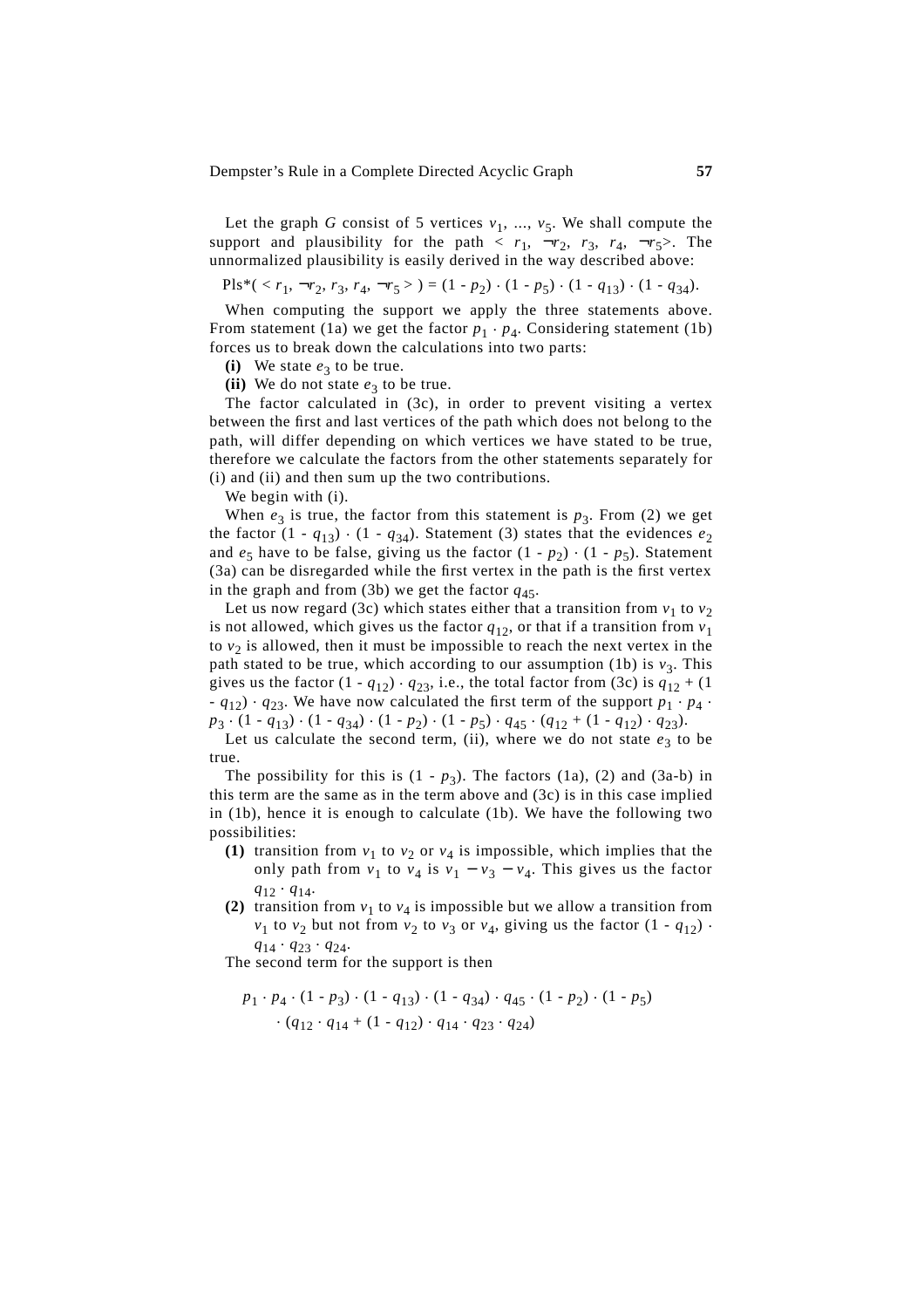and we end up with the unnormalized support

 $Sup^*(< r_1, \neg r_2, r_3, r_4, \neg r_5)$  $= p_1 \cdot (1 - p_2) \cdot p_4 \cdot (1 - p_5) \cdot (1 - q_{13})$ .  $(1 - q_{34}) \cdot q_{45} \cdot (p_3 \cdot (q_{12} + (1 - q_{12}) \cdot q_{23}) + (1 - p_3) \cdot q_{14}$  $\cdot$  (*q*<sub>12</sub> + (1 - *q*<sub>12</sub>)  $\cdot$  *q*<sub>23</sub>  $\cdot$  *q*<sub>24</sub>)).

The normalized support becomes

 $\text{Sup}(x_1, \neg r_2, r_3, r_4, \neg r_5) = \text{Sup}^*(x_1, \neg r_2, r_3, r_4, \neg r_5) / (1 - k)$ where  $k$  is the conflict.

In Section 6.2.2 we present a detailed analysis of the algorithm for support, followed in Section 6.2.3 by the algorithm itself. The reader may skip these sections on a first reading and continue with Section 6.3 on conflict.

6.2.2. A DETAILED ANALYSIS OF THE ALGORITHM FOR SUPPORT First some useful definitions:

$$
m^-(\omega, i) \triangleq \min(i) | \omega_i = r_i, 1 \le i \le n,
$$
  
\n
$$
m^-(\omega, i, j) \triangleq \min(i) | \omega_i = r_i, 1 \le i, j \le n, i > j
$$
  
\n
$$
m^+(\omega, i) \triangleq \max(i) | \omega_i = r_i, 1 \le i \le n,
$$
  
\n
$$
m^+(\omega, i, j) \triangleq \max(i) | \omega_i = r_i, 1 \le i, j \le n, i < j.
$$

Thus,  $m^-(x, i)$  is the first vertex in the path,  $v_{s_1}$ , and  $m^-(x, i, j)$  is the first vertex in the path of those with index larger than *j*.

The algorithm can be broken down into three different parts.

For the first part we have the same argument as with the plausibility, i.e., the evidence which speaks against the path must be false, thus the same terms as in the plausibility.

The second part of the algorithm is to assure that the first and last vertices of the path actually are the first and last vertices included in the path, i.e., that there is evidence against edges to the first vertex of the path from any vertices in the graph before the path's first vertex, that the path's first and last vertices are included in the path, and that there is evidence against edges from the last vertex of the path to any vertices in the graph after the path's last vertex. This gives us the terms:

$$
\bigg(\prod_{\forall j|1\leq j
$$

and

$$
\begin{cases} p_{m^+(x, i)}, m^-(x, i) \neq m^+(x, i) \\ 1, \qquad m^-(x, i) = m^+(x, i) \end{cases} \cdot \left( \prod_{\forall j | m^+(x, i) < j \leq n} q_{m^+(x, i), j} \right).
$$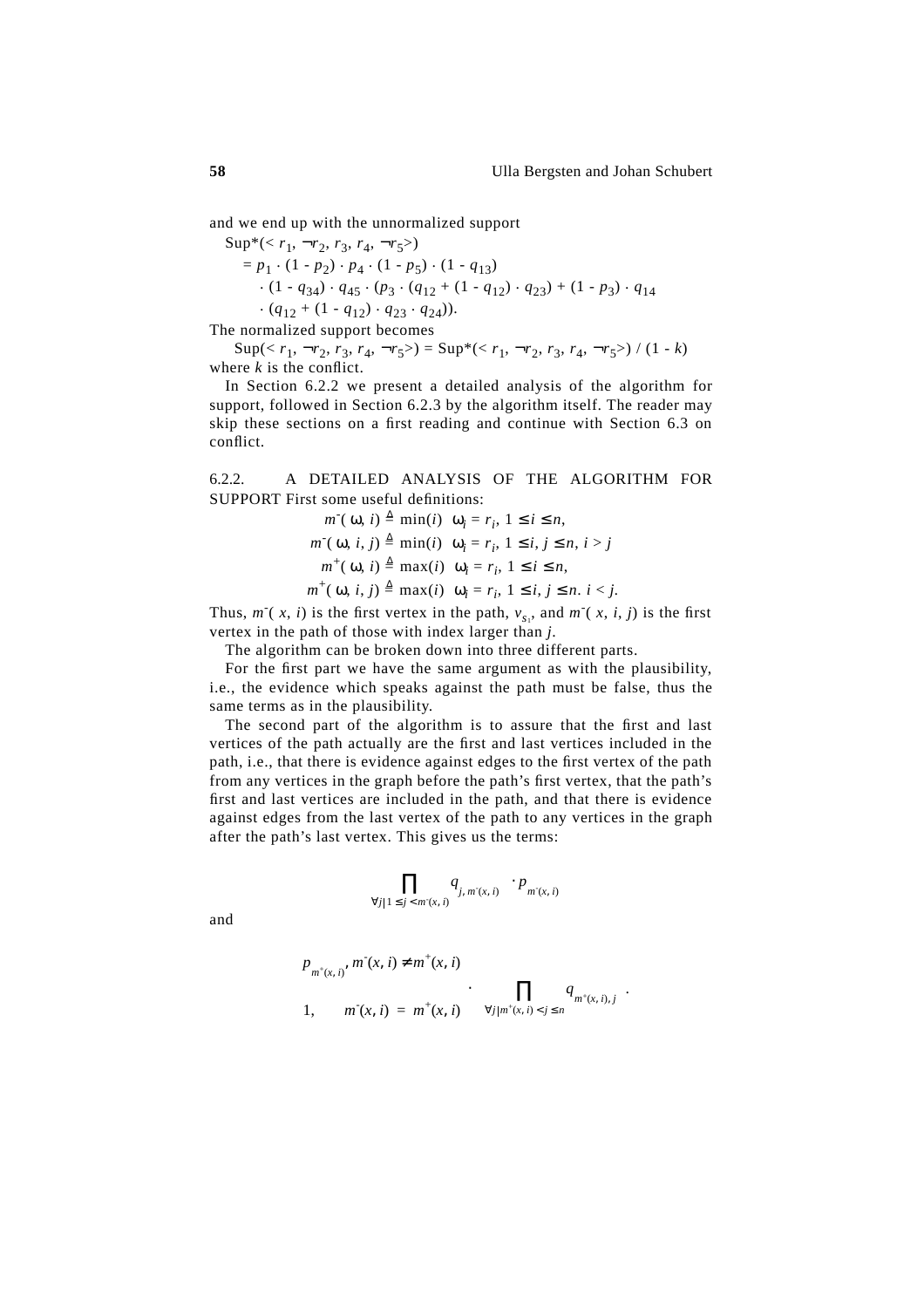Dempster's Rule in a Complete Directed Acyclic Graph **59**

The third part of the algorithm concerns the transfers from the first vertex of the path until the last one. The positive evidence of every internal vertex of the path, i.e., the vertices  $x_j = r_j$  where  $m^-(x, i) < j < j$  $m^+(x, i)$ , is to some degree committed in favor of the path and is for the remainder uncommitted. However, for each combination of statements for the internal vertices, i.e., internal vertices stated or not stated to be true for the combination, we have support for the path given the right conditions for the edges. Thus, we have to sum up the contribution from all the combinations;

$$
\forall \left( \bigwedge_{\substack{y_j \\ \forall j \mid x_j = r_j}} \bigwedge_{j < j < m^+(x, i)} y_j = r_j, \neg r_j
$$

where

$$
\bigwedge_{\forall j \mid \substack{m^r(x, i) < j < m^+(x, i) \\ y_j = r_j}}
$$

is a general description of a combination of statements. As an example, consider the path  $\langle r_1, r_2, \neg r_3, r_4, r_5 \rangle$ . We have  $m^-(x, i) = 1, m^+(x, i) = 5$ and  $x_j = r_j$ ,  $j \neq 3$ . The general description of a combination is ( $y_2 \wedge y_4$ ) where

$$
\forall (y_2 \wedge y_4) | y_j = r_j, \neg r_j
$$

yields the set of all combinations,  $\{r_2 \wedge r_4, r_2 \wedge \neg r_4, \neg r_2 \wedge r_4, \neg r_2 \wedge \neg r_4\}.$ The contribution from each combination depends on the positive evidence for that combination, the term

$$
\prod_{\forall k \mid_{x_k = r_k}} \left\{ \begin{aligned} p_k, y_k &= r_k \\ 1 - p_k, y_k &= \neg r_k \end{aligned} \right.
$$

and the negative evidence given by the following necessary conditions for that combination.

The first condition is that all internal vertices must be visited. Hence, for each sequence of vertices among the internal vertices, that are not stated to be true in this combination, Figure 6, we must block all forbidden edges. These are edges from a vertex  $v_i$  to a vertex  $v_j$  where  $v_i$  is in the sequence or the last vertex before the sequence,  $v_j$  is in the sequence or the first vertex after the sequence and where there is a vertex  $v_k$  such that  $v_k$  is in the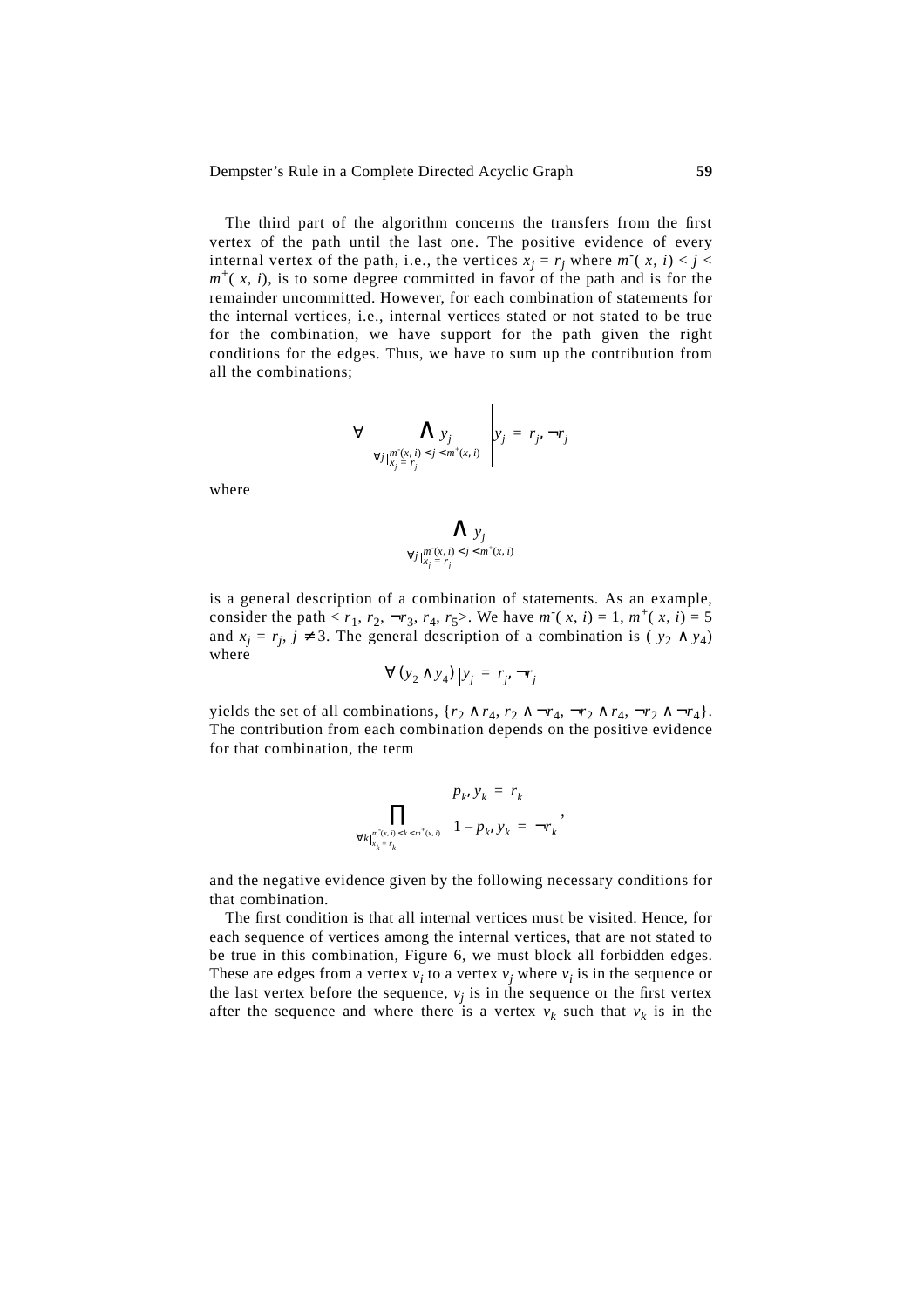

**Figure 6.** Vertices  $v_2$  and  $v_4$  form a sequence because  $v_3$  is not in the path.

sequence, i.e., the sequence of internal vertices not stated to be true in the present combination, and  $i < k < j$ . It is accomplished by the term



where  $m^+(x, i, k)$  is the last vertex in the path before the vertex  $v_k$  not stated to be true and  $min(m^-(y, i, k), m^+(x, i))$  is the first vertex after the sequence of vertices not stated to be true. As an example of the first condition, consider again the path  $\langle r_1, r_2, \neg r_3, r_4, r_5 \rangle$  now for the combination ( $y_2 \wedge y_4$ ) = ( $\neg r_2 \wedge \neg r_4$ ). In Figure 7 the necessary edges are blocked. These are the edges  $v_1$  to  $v_4$ ,  $v_1$  to  $v_5$ , and  $v_2$  to  $v_5$ . Vertices  $v_1$ and  $v_2$  are in or the last vertex before the sequence,  $v_4$  and  $v_5$  are in or the first vertex after the sequence, and there is at least one vertex between the two vertices of the edge, in these cases  $v_2$ ,  $v_2$  and  $v_4$ , and vertex  $v_4$ respectively.

The second and final condition will assure that, between the first and last vertex of the path, no vertices other than those in the path are visited. The evidence against every edge from a vertex  $v_i$  to a vertex  $v_j$  where  $v_i$  is included in the path,  $v_j$ ,  $i < j < s_n$ , is not included in the path and where there are no internal vertices  $v_k$ ,  $i < k < j$ , that are stated to be true to the path in the present combination, Figure 8, is to some degree committed in favor of the path and is for the remainder uncommitted. However, for each combination of statements for the internal vertices we will have support for the path from all combinations of statements for sets of edges from earlier vertices to an internal vertex, Figure 9, given correct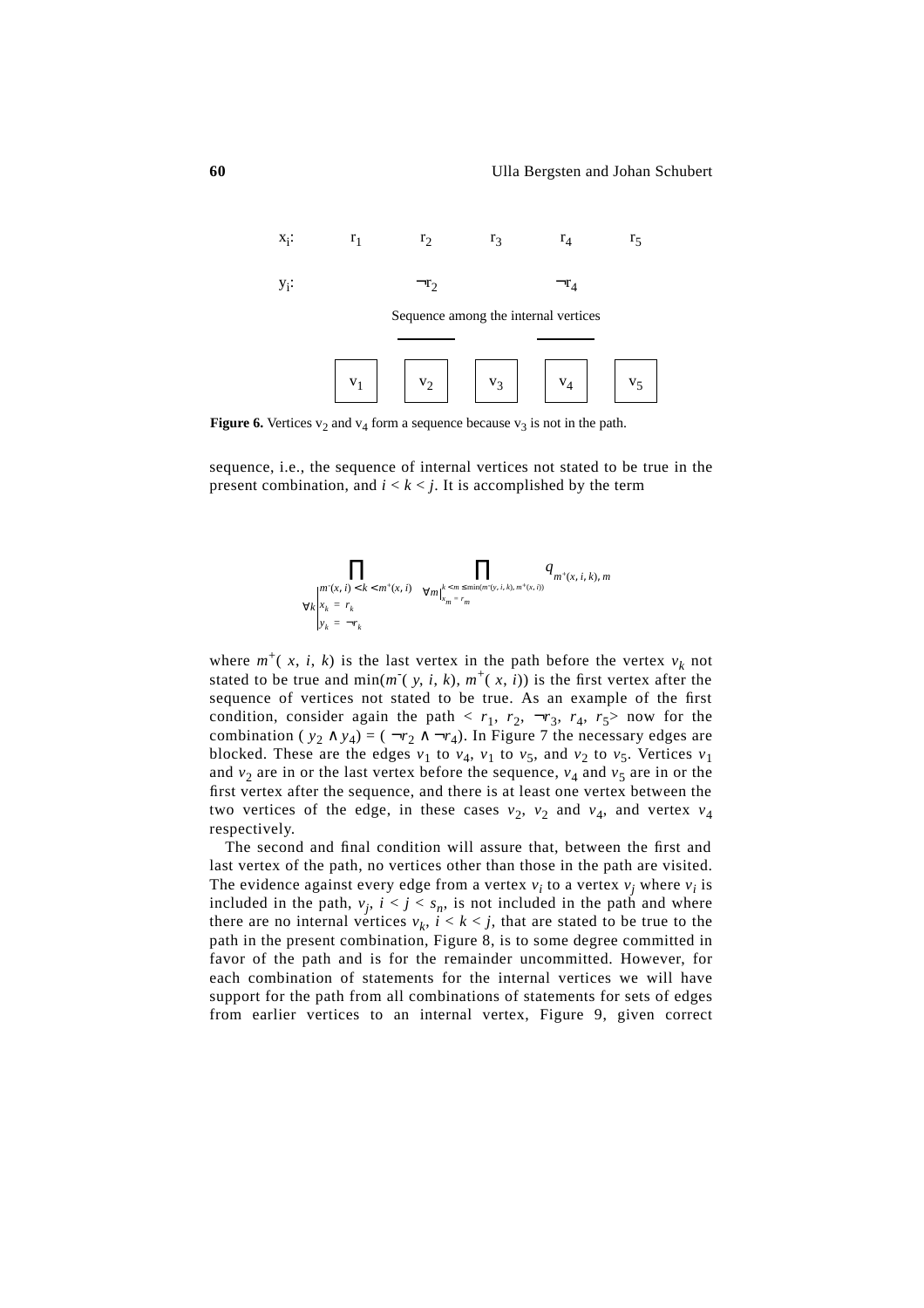Dempster's Rule in a Complete Directed Acyclic Graph **61**



**Figure 7.** Example of the first condition for the combination  $(\neg r_2 \land \neg r_4)$ .

conditions for the edges from this internal vertex. The evidence against set of edges, from vertices  $v_i$  to a vertex  $v_j$  where there for each  $v_i$  are no internal vertices  $v_k$ ,  $i < k < j$ , stated to be true, is considered to be true if all edges in the set are blocked. Hence, for each combination of statements for internal vertices we will sum up the contribution from all



**Figure 8.** Possible edges to  $v_3$  for different combinations.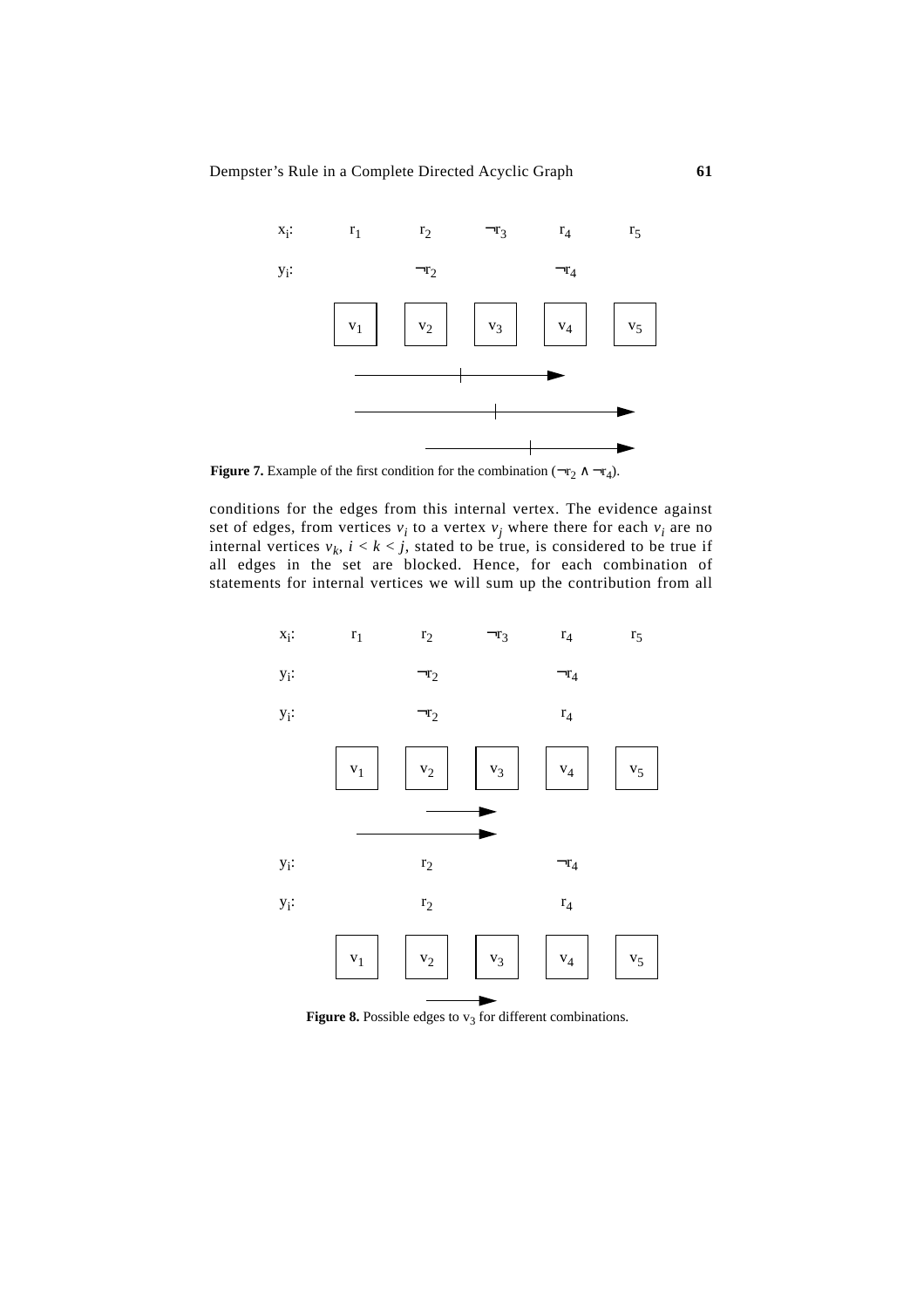

**Figure 9.** Two different states,  $z_3$  (=  $r_3$ ,  $\neg$  $r_3$ ), with one and three alternatives.

combinations of statements for the set of edges to these vertices. If the evidence against the set of edges to one of these vertices is not stated to be true, then we should sum up the contribution from all those alternatives of the edges to that vertex where at least the evidence of one of the edges is not stated to be true. An example of when the evidence against the set of edges to one vertex is not stated to be true, i.e., when all edges in the set are not blocked, is the three alternatives of the second combination of set of edges to vertex 3 in Figure 9. We must also take into account the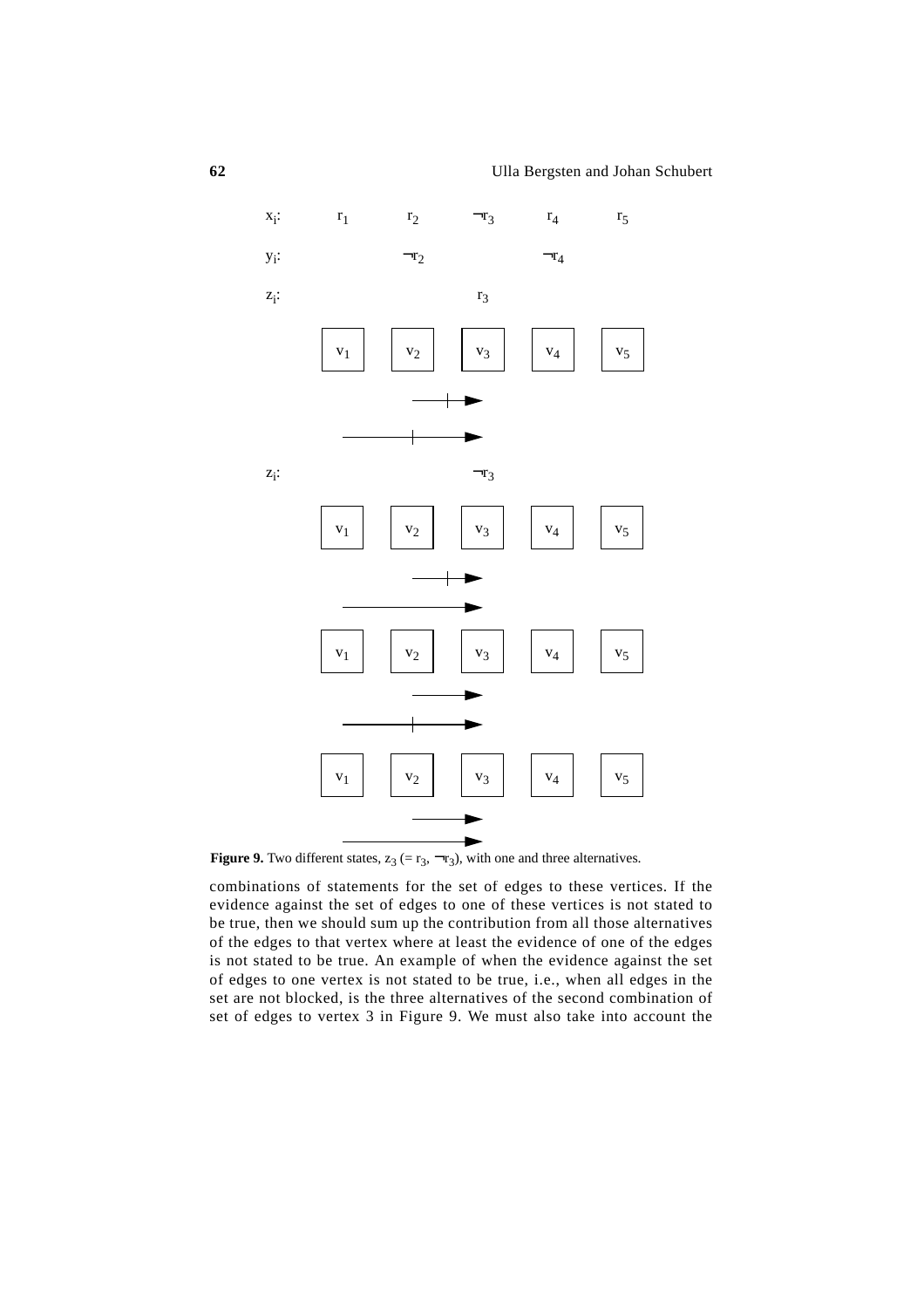necessary conditions on the edges from that vertex. However, because the conditions are the same for all alternatives when at least one of the edges to the vertex is not blocked, as with the three alternatives for the second combination in Figure 9, we are able to view all these alternatives in a set of edges not stated to be true as one generalized edge to the vertex that is not stated to be true for the present combination of internal vertices. The necessary conditions are that the edges from the vertex to all internal vertices not stated to be true in a subsequent sequence and to the first vertex after the sequence are blocked (Figure 10). Its contribution is

$$
\left(1-\prod_{\forall u\mid_{(z_u=-r_u)^\vee(x,u)=u
$$

where *t* is the index of the vertex not included in the path,  $u < t < n_s$ ,  $z_u$ marks whether or not all edges from vertices  $v_i$  in the path to vertex  $v_u$ ,  $j < u < s_n$ , where there are no internal vertices  $v_k$ ,  $j < k < u$ , stated to be true, are blocked. The necessary condition on the edges from vertex  $v_t$  are:

$$
\prod_{\forall v \mid t < v \leq \min(m^*(v, i, t), m^+(x, i))} q_{t, v}.
$$

The final alternative that all edges to the vertex are blocked, as in the first combination of set of edges in Figure 9, involve no conditions. Its



**Figure 10.** Conditions on the edges from vertex 3.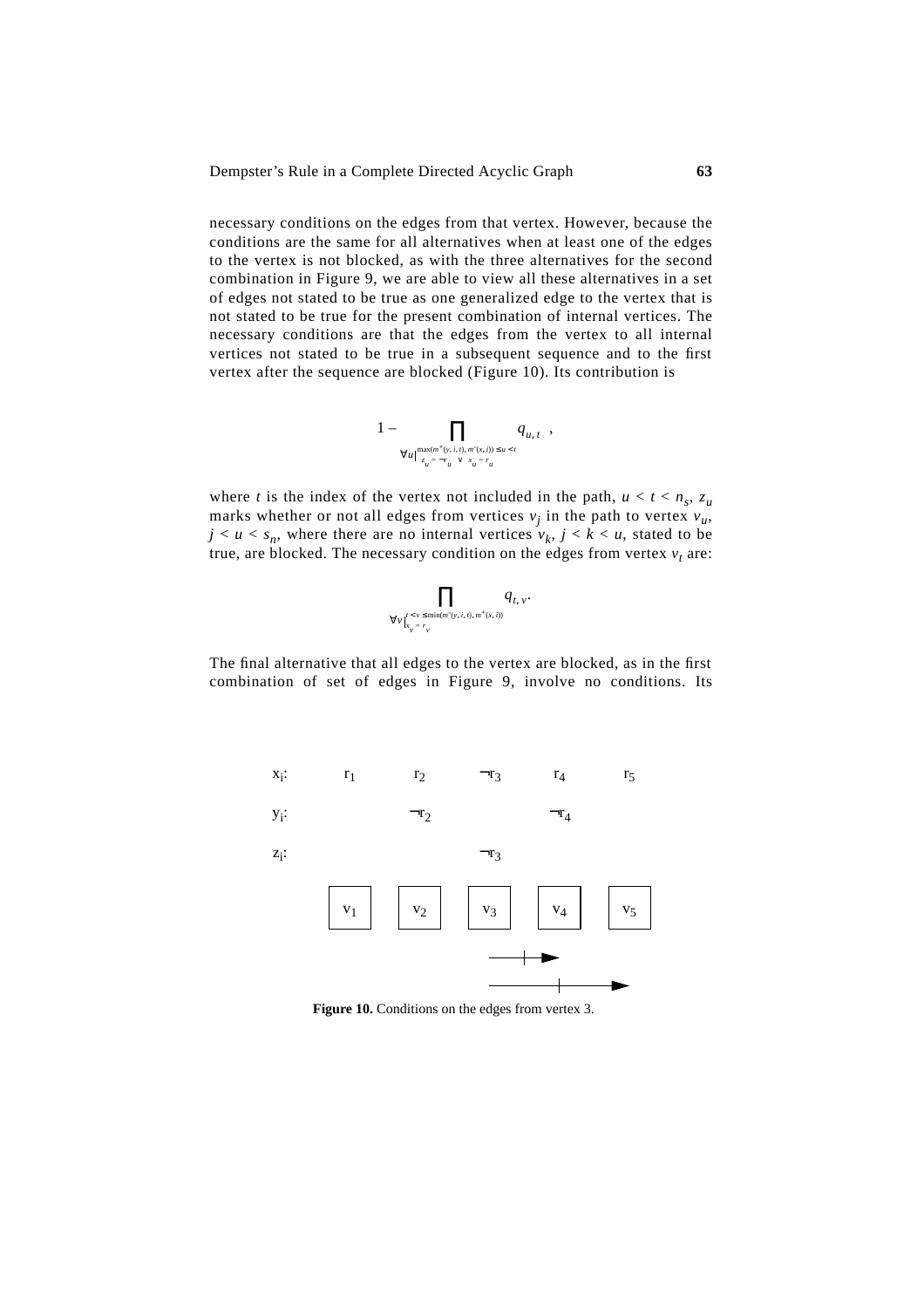contribution is:

$$
\prod_{\forall u\mid \max(m^+(y,\,i,\,t),\,m^-(x,\,i))\,\leq\,u\,<\,t\atop \left(z_u=-r_u\right)\vee\left(x_u=r_u\right)}q_{u,\,t}.
$$

As an example of the second condition, consider the path  $\langle r_1, \neg r_2, \neg r_3 \rangle$  $\neg r_3$ ,  $r_4$ ,  $r_5$ > for the combination of statements for the internal vertex *y*<sub>4</sub> =  $\neg$ *r*<sub>4</sub> and the combination of statements for set of edges ( $z_2 \wedge z_3$ ) =  $(\neg r_2 \land \neg r_3)$ , Figure 11. That is, nothing speaks in favor of vertex 4. Furthermore, consider the edges where there are no internal vertices, between the vertices of the edge, stated to be true in the present combination. There is nothing that speaks against that there is at least one of these edges from a vertex in the path to vertices 2 and 3 respectively that is not blocked. If there is an edge to vertex 2 then it must be coming from vertex 1. The necessary condition is that all edges from vertex 2 to



**Figure 11.** The second condition for the combination  $y_4 = \neg r_4$ ,  $(z_2 \land z_3) = (\neg r_2)$  $\wedge \neg r_3$ ).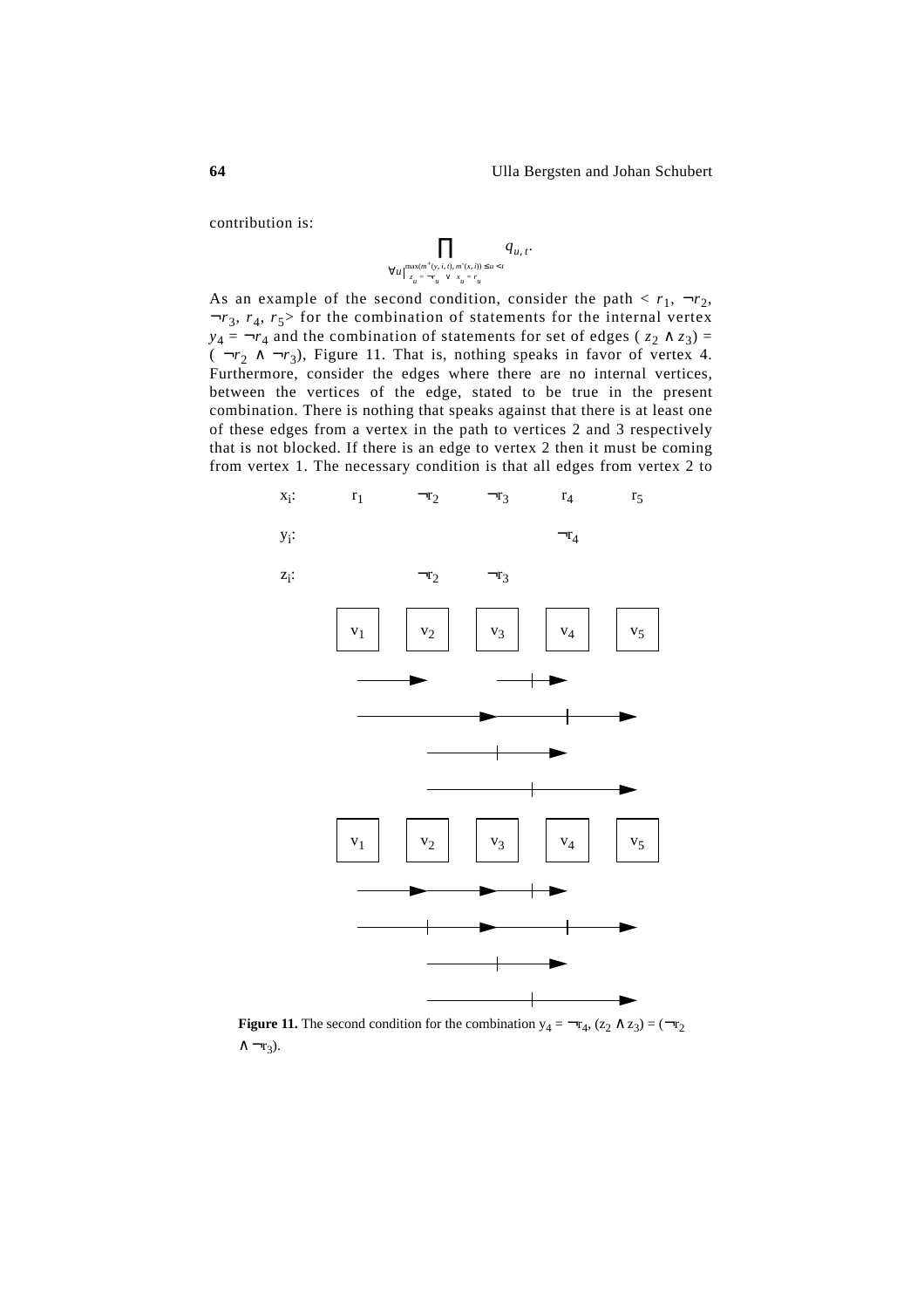all internal vertices not stated to be true in a subsequent sequence and the first vertex after the sequence are blocked. Because vertex 4 is not stated to be true in this combination it is necessary to block the edges  $v_2$  to  $v_4$ and  $v_2$  to  $v_5$ . There are two different edges to vertex 3,  $v_1$  to  $v_3$  and  $v_2$  to  $v_3$ . At least one of these two should not be blocked. This gives us three different alternatives,  $v_1$  to  $v_3$  and not  $v_2$  to  $v_3$ , not  $v_1$  to  $v_3$  and  $v_2$  to  $v_3$  and finally  $v_1$  to  $v_3$  and  $v_2$  to  $v_3$ . The corresponding term becomes  $(1 - q_{13}) \cdot q_{23}$  $+ q_{13} \cdot (1 - q_{23}) + (1 - q_{13}) \cdot (1 - q_{23})$ , rewritten as  $(1 - q_{13}) + q_{13} \cdot (1 - q_{23})$  $q_{23}$ ) it is understood as  $v_1$  to  $v_3$  or if not  $v_1$  to  $v_3$  then  $v_2$  to  $v_3$ , as described in Figure 11. Rewriting the term as  $1 - q_{13} \cdot q_{23}$  can be interpreted as one generalized edge to vertex 3 whose evidence is not stated to be true. This is the way it is rewritten in the algorithm. The condition for vertex 3 is of the same type as for vertex 2, here that the edges  $v_3$  to  $v_4$  and  $v_3$  to  $v_5$  are blocked.

6.2.3. THE ALGORITHM FOR SUPPORT The algorithm for support can then be summarized as

$$
\forall x_i | x_i \in \{r_i, \neg r_i\} . \text{Spt}(\langle x_1, x_2, ..., x_n \rangle)
$$
\n
$$
= \frac{1}{1 - k_n} \cdot p_{m(x, i)} \cdot \begin{cases} p_{m^+(x, i)} & m^-(x, i) \neq m^+(x, i) \\ 1, m^-(x, i) & = m^+(x, i) \end{cases}
$$
\n
$$
\cdot \left( \prod_{\forall i | (x_i = \neg r_i)} (1 - p_i) \right) \cdot \left( \prod_{\forall j | 1 \leq j < m^-(x, i)} q_{j, m^-(x, i)} \right)
$$
\n
$$
\cdot \left( \prod_{\forall j | m^+(x, i) < j \leq n} q_{m^+(x, i), j} \right) \cdot \left( \prod_{\forall j | j \neq m^+(x, i)} 1 - q_{j, m^-(x, i, j)} \right)
$$
\n
$$
\cdot \left( \sum_{\forall j | m^+(x, i) < j < m^+(x, i)} \left| y_j = r_j, \neg r_j \right| \right)
$$
\n
$$
\cdot \left( \sum_{\forall j | x_j = r_j} \left| \prod_{\forall j | x_j = r_k} \left\{ \frac{p_k}{y_k} \right| y_i = r_k \neg r_k \right\} \right)
$$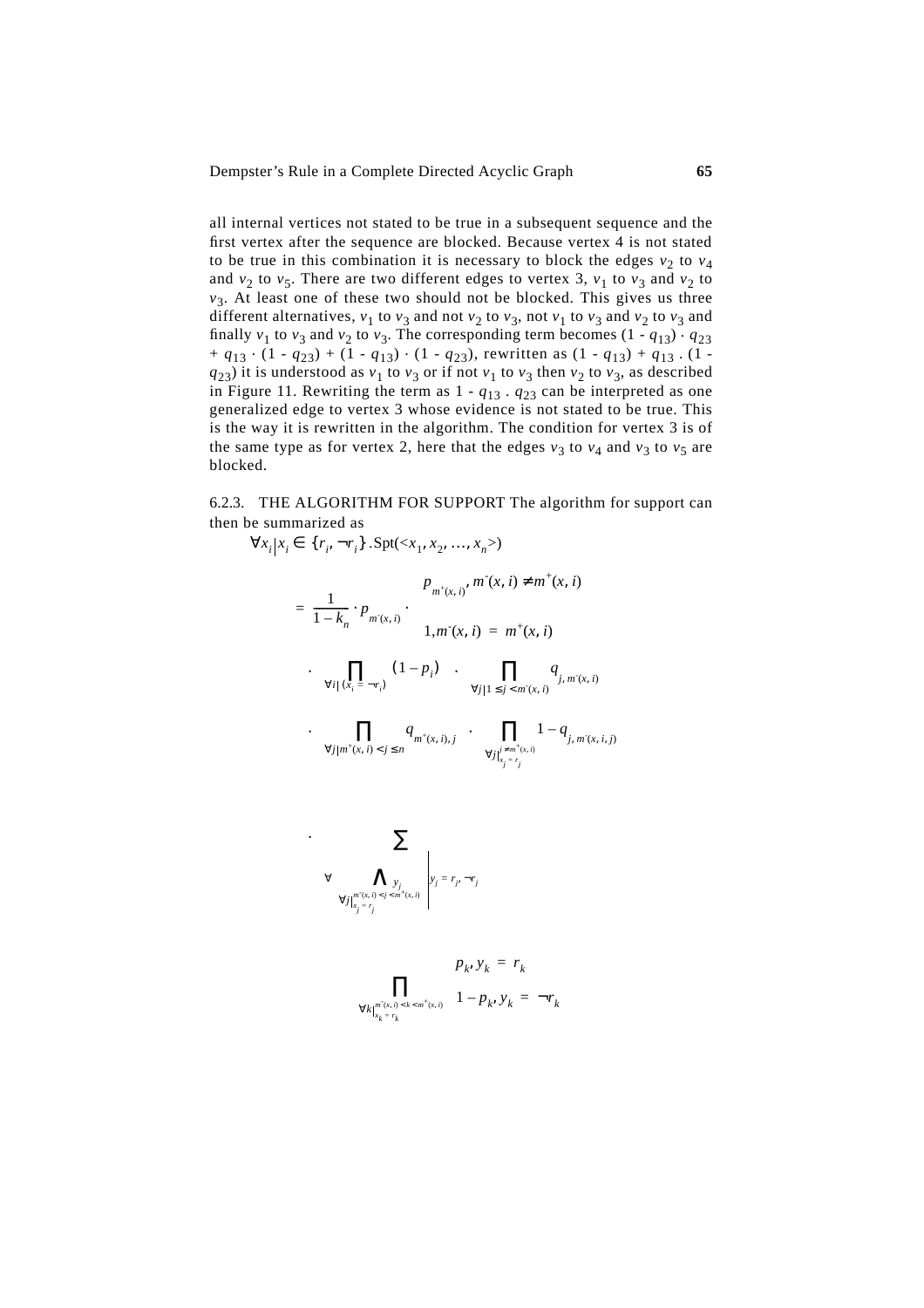$$
\left\{\prod_{\forall k \atop \forall i \in \mathbb{N}} \prod_{\substack{x_i = r_k \\ y_k = -r_k}} \mathbf{1}_{\left(\prod_{\forall m \atop \forall x_m = r_m \leq \min(m'(\mathbf{y}, i, k), m^+(\mathbf{x}, i))} q_{m^+(\mathbf{x}, i, k), m}\right)\right\}}
$$
\n
$$
\left\{\left(\prod_{\forall m \atop \forall x_m = r_m} \mathbf{1}_{\left(\prod_{\forall s \atop \forall x_s = -r_s} \mathbf{1}_{\left(\sum_{\forall s \atop \forall x_s = -r_s} \mathbf{1}_{\left(\sum_{\forall s \atop \forall t \atop \forall x_i = -r_t} \mathbf{1}_{\left(\sum_{\forall s \atop \forall t \atop \forall x_i = -r_t} \mathbf{1}_{\left(\sum_{\forall s \atop \forall t \atop \forall x_i = -r_t} \mathbf{1}_{\left(\sum_{\forall s \atop \forall t \atop \forall x_i = -r_t} \mathbf{1}_{\left(\sum_{\forall s \atop \forall t \atop \forall x_i = -r_t} \mathbf{1}_{\left(\sum_{\forall s \atop \forall t \atop \forall x_i = -r_t} \mathbf{1}_{\left(\sum_{\forall s \atop \forall t \atop \forall x_i = -r_t} \mathbf{1}_{\left(\sum_{\forall s \atop \forall t \atop \forall x_i = -r_t} \mathbf{1}_{\left(\sum_{\forall s \atop \forall t \atop \forall x_i = -r_t} \mathbf{1}_{\left(\sum_{\forall s \atop \forall t \atop \forall x_i = -r_t} \mathbf{1}_{\left(\sum_{\forall s \atop \forall t \atop \forall t \atop \forall t \atop \forall t \atop \forall t \atop \forall t \atop \forall t \atop \forall t \atop \forall t \atop \forall t \atop \forall t \atop \forall t \atop \forall t \atop \forall t \atop \forall t \atop \forall t \atop \forall t \atop \forall t \atop \forall t \atop \forall t \atop \forall t \atop \forall t \atop \forall t \atop \forall t \atop \forall t \atop \forall t \atop \forall t \atop \forall t \atop \forall t \atop \forall t \atop \forall t \atop \forall t \atop \forall t \atop \forall t \atop \forall t \atop \forall t \atop \forall t \atop \forall t \atop
$$

where

$$
\xi = \prod_{\forall u \mid \max(m^+(y_i, i, t), m^-(x_i, i)) \le u < t \atop (z_u = -r_u)^{\vee}(x_u = r_u)} q_{u, t}
$$

and

$$
\Psi = \left(1 - \prod_{\forall u \mid \max(m^+(v, i, t), m^*(x, i)) \le u < t} q_{u, t}\right)
$$

$$
\cdot \prod_{\forall v \mid (\zeta_u = -r_u) \vee (\zeta_u = r_u)} q_{t, v}
$$

$$
\forall v \mid_{x_v = r_v}^{\ell \le v \le \min(m^*(v, i, t), m^+(x, i))} q_{t, v}
$$

and  $k_n$  is the conflict in the *n*-vertex graph.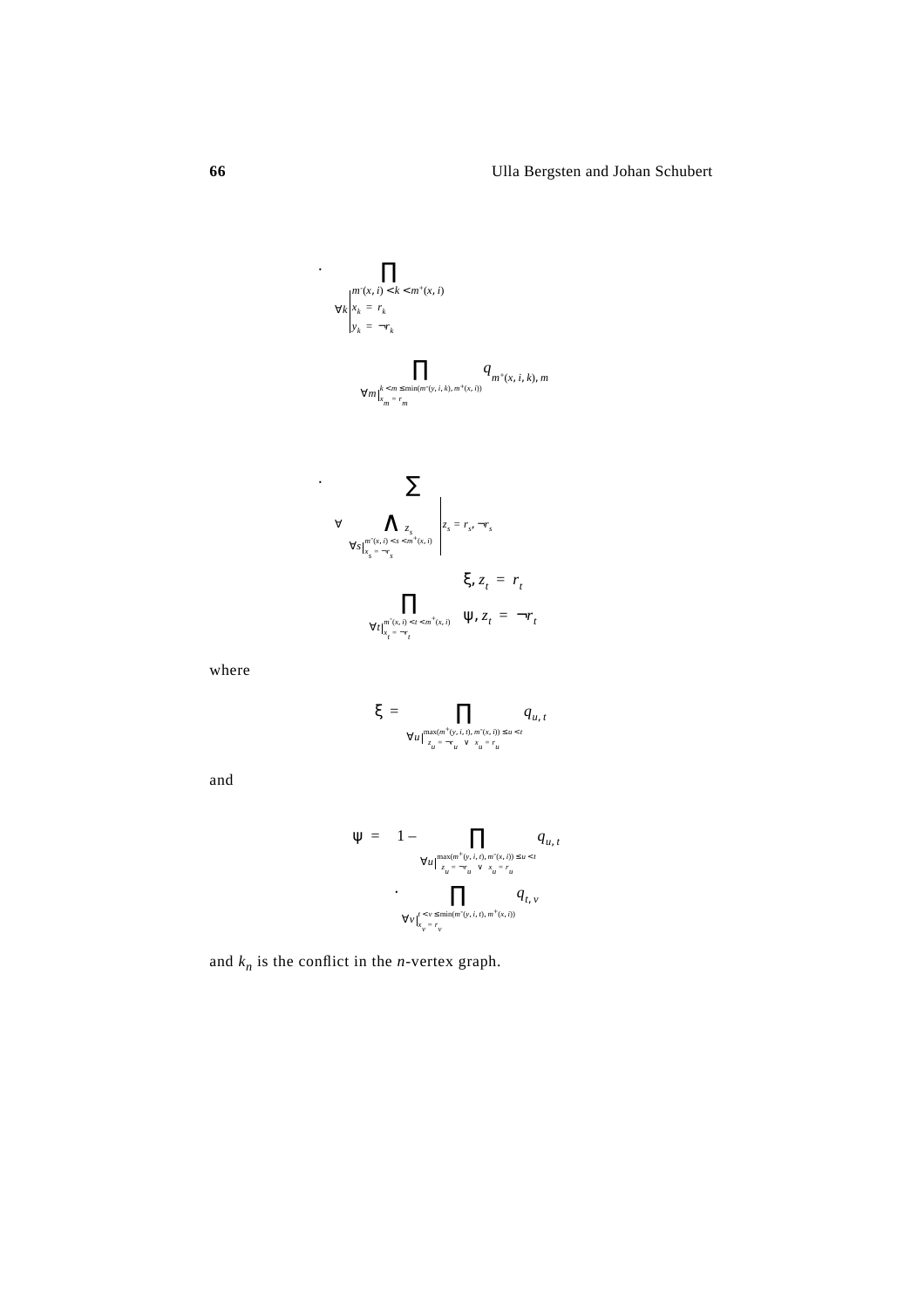#### **6.3. Conflict**

The conflict indicates the amount of the total mass consisting of contradictory evidences, i.e., evidences whose intersection is the empty set,  $\varnothing$ . This means that we actually compute the support for  $\varnothing$ , but as we do not want to assign any belief to an impossible event, this is denoted conflict,

$$
Conf = \sum_{A = \emptyset} m(A).
$$

6.3.1. EXPLAINING THE ALGORITHM FOR CONFLICT In our case the conflict arises when combining the evidences  $e_{ij}$  with the evidences concerning vertices  $v_i$ , ...,  $v_j$ . The calculations are based on the formula:  $\text{Conf}(\tilde{e}_1, \tilde{e}_2, \ldots, \tilde{e}_{n+1}) = \text{Conf}(\tilde{e}_1, \tilde{e}_2, \ldots, \tilde{e}_n)$ 

 $+$  Conf $(\tilde{e}_1 \oplus \tilde{e}_2 \oplus ... \oplus \tilde{e}_n, \tilde{e}_{n+1}),$ 

where 
$$
\tilde{e}_i
$$
 are arbitrary evidences and  $\tilde{e}_i \oplus \tilde{e}_j$  is the combined evidence  
from  $\tilde{e}_i$  and  $\tilde{e}_j$ . We here in fact mean the basic probability assignment for  
the evidences, but for simplicity we use the denotation for evidence. The  
formula above means that when we add new evidences to already  
combined evidences the new conflict is obtained as the sum of the earlier  
conflict and a contribution from the new evidences. The conflict can never  
decrease when bringing in new evidences. For the sake of clarity we  
assume that the combination of evidences take position stepwise in the  
following order:

The positive evidences  $e_i$  are brought into the combination in increasing order of *i*, but between the  $e_i$  all negative evidences  $e_{ii}$  are regarded in such a way that  $e_k$  is followed by all  $e_{ik}$  where  $i < k$ . This means that the  $e_i$ never give rise to any conflict when they are brought into the combination which on the other hand the  $e_{ij}$  do. We denote the contribution from  $e_{ij}$  to the already existing conflict by  $k_{ii}$ , i.e.,  $e_1 \oplus e_2 \oplus e_{12} \oplus e_3 \oplus e_{23} \oplus e_{13} \oplus e_4 \oplus \ldots \oplus e_n \oplus e_{n-1n} \oplus \ldots \oplus e_{1n}.$ 

$$
k = \sum_{j=2}^{n} \sum_{i=1}^{j-1} k_{ij}.
$$

Let us look at what happens when we bring in the specific evidence  $e_{ii}$  to the combination. As mentioned earlier this may give a conflict based on earlier evidences.

Let  $S_{ij} = \langle x_i, x_{i+1}, ..., x_j \rangle$  where  $x_i = r_i, x_j = r_j$  and  $x_k = \neg r_k, i \le k \le j$ . *eij* speaks against the subpath *Sij* to the degree *qij*. The earlier evidences speaks for this subpath to the degree

$$
\frac{\text{Sup}^*(S_{ij})}{(1-q_{ij})},
$$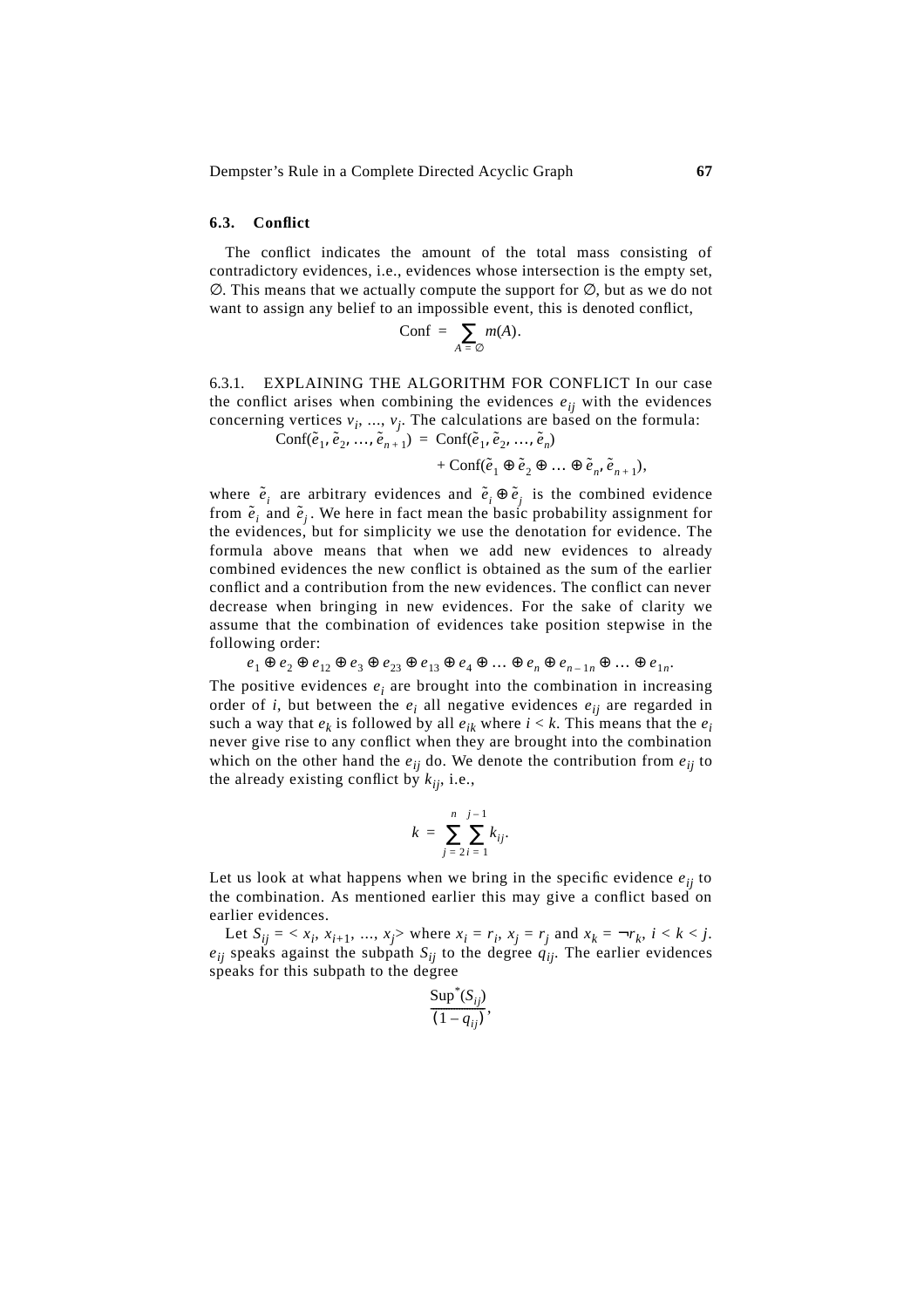where  $\text{Sup}^*(S_{ij})$  is calculated as described earlier, but the computation of Sup<sup>\*</sup>( $S_{ij}$ ) was then based on the evidence  $e_{ij}$  itself, which is not relevant here. The influence of  $e_{ij}$  on  $\text{Sup}^*(S_{ij})$  is neglected by division with its contribution  $(1 - q_{ij})$ . The total conflict caused by  $e_{ij}$  is consequently  $c_{ii} = q_{ii} \cdot \text{Sup}(S_{ii}) / (1 - q_{ii})$  but this conflict is not equal to the contribution  $k_{ij}$  because a part of  $c_{ij}$  is already taken into account by the calculated conflict based on the earlier evidences. This means that  $c_{ij}$  has to be reduced in the following way. The total conflict before  $e_{ij}$  is

$$
\sum_{h=2}^{j-1} \sum_{k=1}^{h-1} k_{kh} + \sum_{k=i+1}^{j-1} k_{kj}.
$$

This expression can be written as a sum of the four terms:

$$
\sum_{h=2}^{i-1} \sum_{k=1}^{h-1} k_{kh} + \sum_{k=1}^{i-1} k_{ki} + \sum_{h=i+1}^{j-1} \sum_{k=1}^{h-1} k_{kh} + \sum_{k=i+1}^{j-1} k_{kj}.
$$

Let us consider the first term:

$$
\sum_{h=2}^{i-1} \sum_{k=1}^{h-1} k_{kh}.
$$

This conflict is only based on the evidences concerning vertices before *vi*, therefore we may have a conflict based on these evidences at the same time as we have a conflict only based on evidences from vertex  $v_i$  and forward. The new contribution to the conflict,  $k_{ij}$ , must not contain the earlier conflict. Hence,  $c_{ij}$  is reduced by the term

$$
c_{ij} \cdot \sum_{h=2k}^{i-1} \sum_{k=1}^{h-1} k_{kh},
$$

which is the degree to which we have conflict in both.

For the second term,

$$
\sum_{k=1}^{i-1} k_{ki},
$$

the reasoning is almost the same as for the first term with the difference that in the expression for the simultaneous conflict,

$$
c_{ij} \cdot \sum_{k=1}^{i-1} k_{ki},
$$

the support  $p_i$  for the evidence  $e_i$  occurs in both the factor  $c_{ij}$  and the factors  $k_{ij}$ , which must not be the case when they are regarded simultaneously, therefore the expression has to be divided by  $p_i$ , i.e., the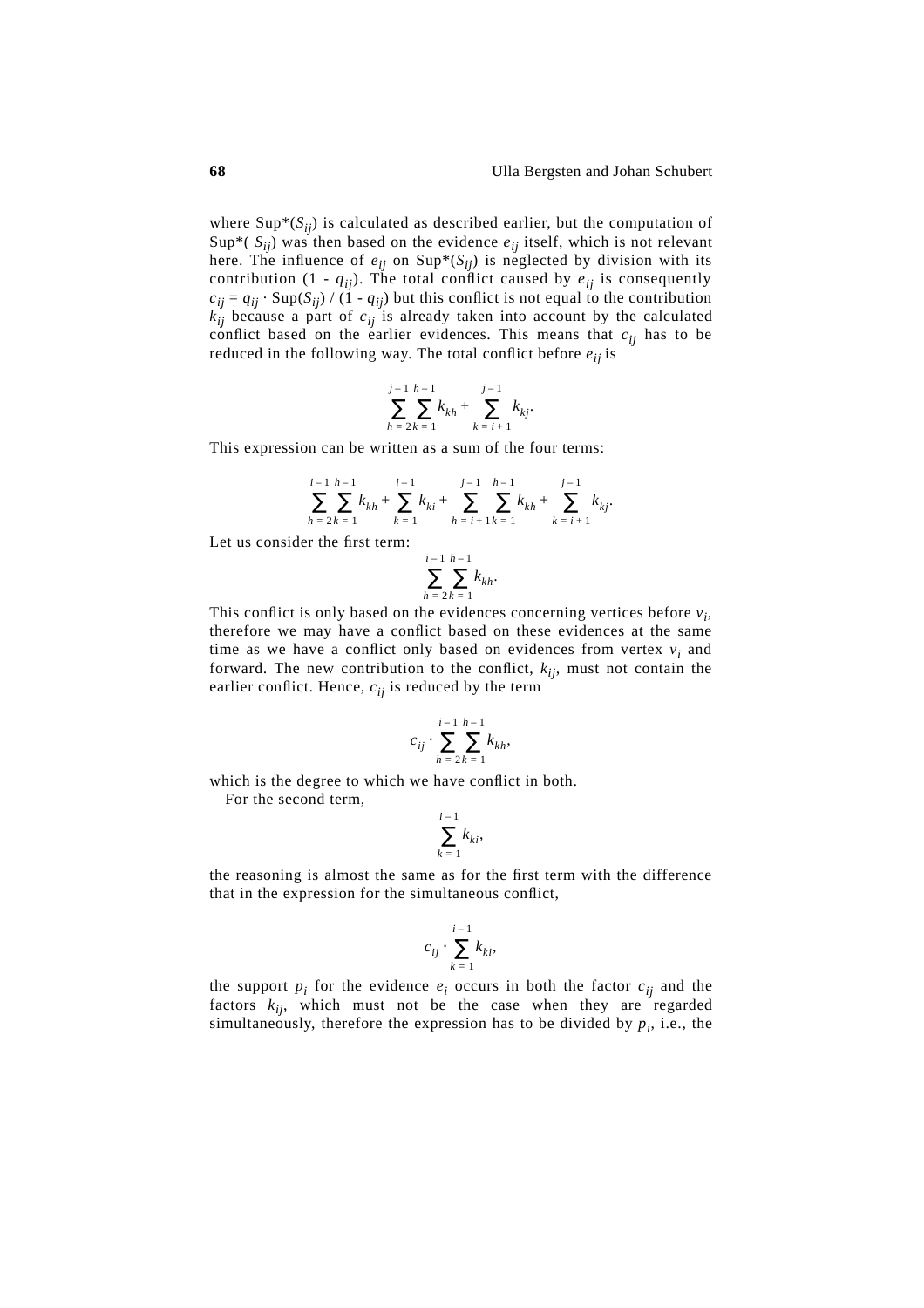reducing term based on:

$$
\sum_{k=i+1}^{j-1} k_{ki},
$$

equals:

$$
\frac{c_{ij}}{p_i} \cdot \sum_{k=i+1}^{j-1} k_{ki}.
$$

For the last two terms in the sum above, every  $k_{kh}$  is based on at least one evidence  $e_k$  concerning a vertex between  $v_i$  and  $v_j$ . This means that it is impossible to have a conflict based on the evidence  $e_{ij}$  at the same time as we state a vertex between  $v_i$  and  $v_j$  to be true, so the last two terms in the sum do not contain any part of the conflict  $c_{ij}$  and do not contribute to the reduction.

This means that

$$
k_{ij} = c_{ij} \cdot \left( 1 - \sum_{h=2k-1}^{i-1} \sum_{k=h}^{h-1} k_{kh} - \frac{1}{p_i} \cdot \sum_{k=1}^{i-1} k_{ki} \right)
$$
  
= 
$$
\frac{q_{ij}}{(1 - q_{ij})} \cdot \left( 1 - \sum_{h=2k-1}^{i-1} \sum_{k=h}^{h-1} k_{kh} - \frac{1}{p_i} \cdot \sum_{k=1}^{i-1} k_{ki} \right).
$$

This is true for  $i \geq 3$ .

If  $i = 1$  the  $c_{ij}$  do not have to be reduced because in this case the reasoning is the same as for the last two terms.

For  $i = 2$  the reducing factor is

$$
\frac{1}{p_i} \cdot \sum_{k=1}^{i-1} k_{ik},
$$

and

$$
k_{ij} = \frac{1}{1 - q_{ij}} \cdot \left( 1 - \frac{1}{p_i} \cdot \sum_{k=1}^{i-1} k_{ki} \right).
$$

6.3.2. THE ALGORITHM FOR CONFLICT The conflict,  $k_n$ , of a graph with *n* vertices can be calculated as

$$
k_n = \begin{cases} \sum_{i=1}^{n-1} \sum_{j=i+1}^{n} k_{ij}, & n > 1 \\ 0, & n = 1 \end{cases}
$$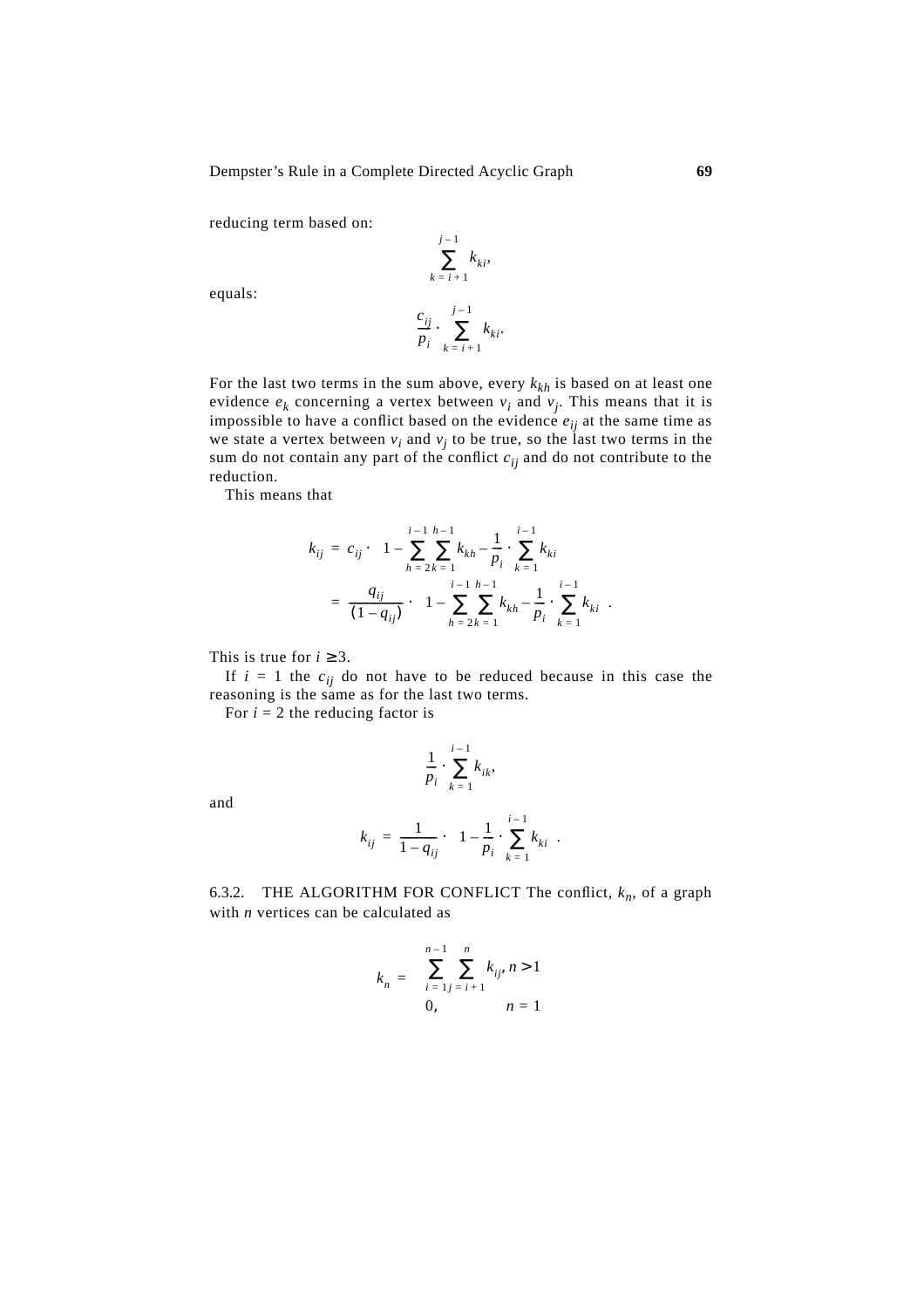where

$$
k_{ij} = \begin{cases} \left(k_{1j-i+1}\sigma_{i-1}^{1}\right)\sigma_{i}^{II}, & i > 1\\ \frac{q_{1j}}{1-q_{1j}} \cdot \text{Spt}^{*}(, i = 1 \end{cases}
$$

and  $\sigma_i^{\text{I}}$  and  $\sigma_i^{\text{II}}$  are the substitutions

$$
\sigma_i^{\text{I}} = \forall m, n. \{p_m/p_{m+i}, q_{mn}/q_{m+in+i}\},
$$

$$
\sigma_i^{\text{II}} = \left\{ \left\{ p_i / \left( p_i - p_i \cdot \sum_{m=1}^{i-2} \sum_{n=m+1}^{i-1} k_{mn} - \sum_{m=1}^{i-1} k_{mi} \right) \right\}, i > 2
$$

$$
\left\{ p_i / (p_i - k_{12}) \right\}, i = 2
$$

and Spt\*( $\langle r_1, \neg r_2, \neg r_3, \dots, \neg r_{j-1}, r_j \rangle$ ) is the unnormalized support.

### **7. COMPLEXITY**

The time complexity of the classic algorithm is of course such that using it in any real-time application is out of the question. But even when one is using it for symbolic precalculations one runs into problems, as seen in Figure 12. The space complexity of the classic algorithm, Figure 12, should, however, not be interpreted as the size of the data to be handled by an application, but rather the size of the expressions that ought to be simplified by some algebraic system.

Neither can the new algorithm be used in real-time applications for anything but the smallest problems, but it is feasible to use it for other applications as well as for symbolic precalculations. On today's supercomputers the new algorithm can manage graphs of up to 36 vertices in size, i.e., up to 666 evidences with  $|\Theta| = 2^{36}$ , when calculating

|                  | The classic algorithm                          | The new algorithm              |
|------------------|------------------------------------------------|--------------------------------|
| Time complexity  | $O( \Theta ^{log \Theta })$                    | $O( \Theta \cdot log \Theta )$ |
| Space complexity | $O( \Theta ^{log \Theta }\cdot log^2 \Theta )$ | $O( \Theta \cdot log \Theta )$ |

**Figure 12.** Complexity of the classic and new algorithms.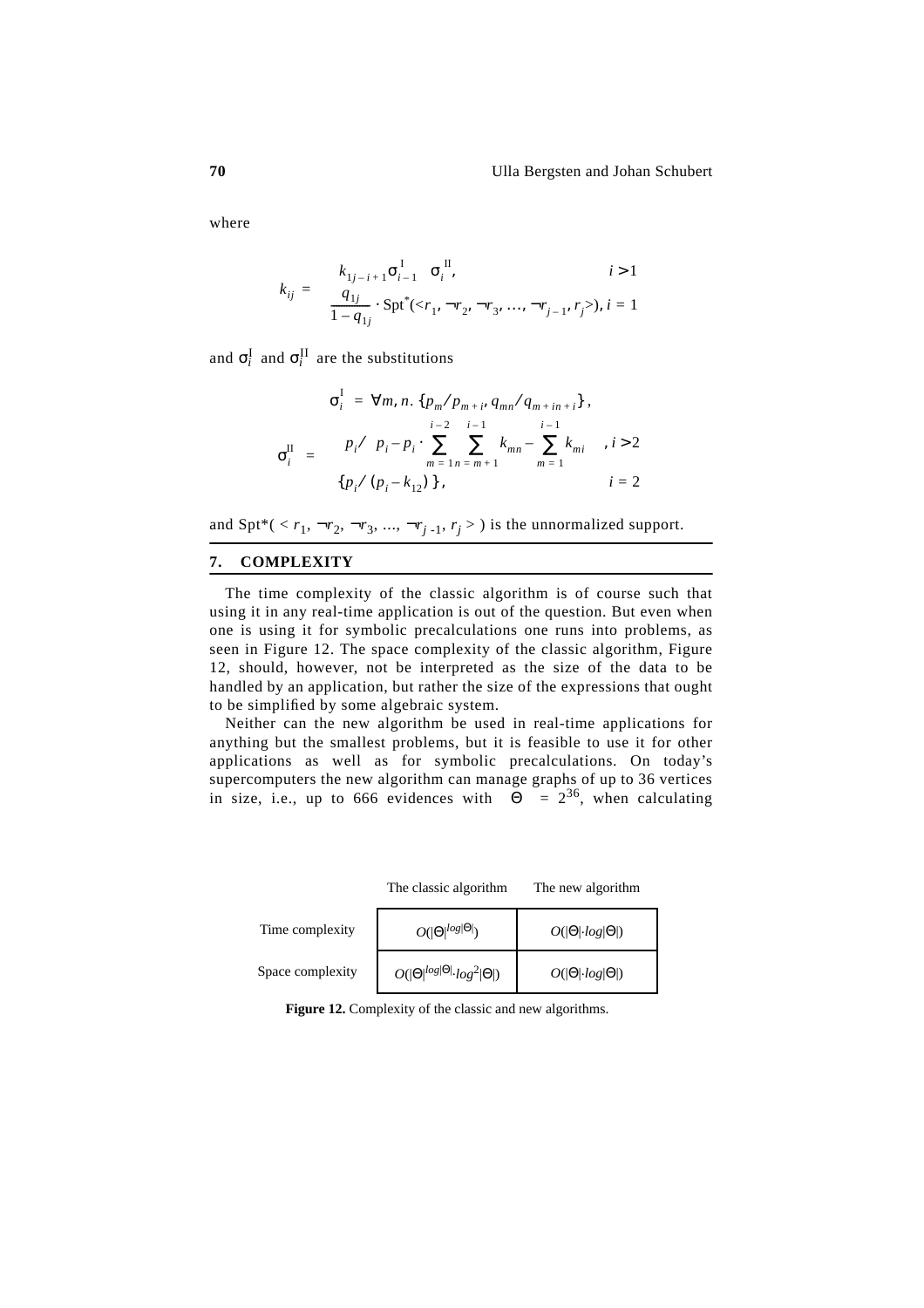support for one single instance of the frame (1 Gflops for 10 minutes) as compared to only six vertices for the classic algorithm.

# **7.1. The Classic Algorithm**

Assuming that there are *n* vertices in the graph, the time complexity of Bel<sub>p</sub> is  $O(2^n)$  and the space complexity is  $O(n \cdot 2^n)$ . When there are *n* vertices there are  $\frac{1}{2} \cdot n \cdot (n-1)$  edges. Thus, the time complexity of Bel<sub>n</sub> becomes  $O(2^{(n^2)})$  with a space complexity of  $O(n^2 \cdot 2^{(n^2)})$ . The time complexity of Bel<sub>p</sub>  $\oplus$  Bel<sub>n</sub> will then be  $O(2^{n^2})$  and the space complexity  $O(n^2 \cdot 2_{\infty}^{(n^2)})$ , or when measured in the size of the frame  $O(|\Theta|^{\log|\Theta|})$  and  $O(|\Theta|^{\log |\Theta|} \cdot \log^2 |\Theta|)$  respectively.

### **7.2. The New Algorithm**

The unnormalized plausibility for a single path can be calculated in linear time. The time complexity of the unnormalized support for a single path is far worse, being determined by the summation over the three last factors which are  $O(n \cdot (\frac{3}{2})^n)$ ,  $O(n \cdot (\frac{3}{2})^n)$  and  $O(n \cdot 2^n)$  respectively. Thus, the time complexity of calculating the unnormalized support for a single instance of the frame becomes  $O(n \cdot 2^n)$ . If we assume that the unnormalized support for one particular path for each graph size is already calculated, then the time complexity of calculating the conflict will be  $O(2^n)$ , otherwise we must calculate the unnormalized support for these paths yielding a time complexity for the conflict of  $O(n \cdot 2^n)$ . Thus, the time complexity of calculating support and plausibility for each path is  $O(n \cdot 2^n)$ , or when measured in the size of the frame  $O(|\Theta| \cdot \log |\Theta|)$ . Presumably we can use domain knowledge to substantially restrict the number of credible scenarios.

The space complexity, when calculating support and plausibility symbolically, is equal to the time complexity.

# **8. CONCLUSIONS**

We have presented an algorithm that makes it feasible to precalculate support and plausibility symbolically for completely specified paths through a complete directed acyclic graph. One problem when reasoning about completely specified paths, i.e., paths where  $\forall i.x_i \neq \theta_i$ , is that for larger graphs there might be a large number of quite similar paths with equally low support and plausibility. The average characterization of these paths may then be lost. If there is no completely specified path which stands out from the analysis, this would make the calculation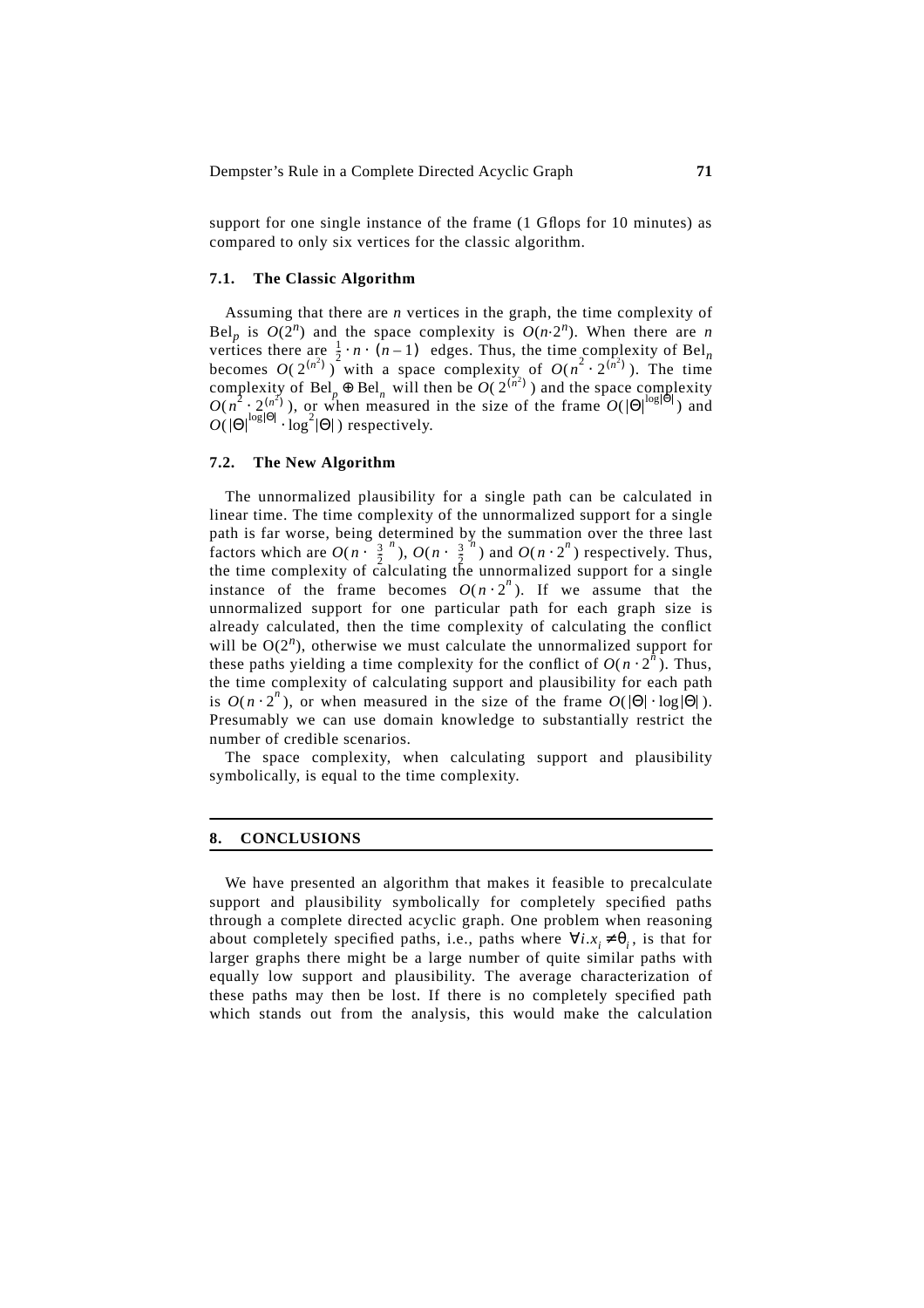useless for decision support. We might therefore also be interested in reasoning about incompletely specified paths, i.e., subparts of paths.

### **ACKNOWLEDGMENT**

We would like to thank Stefan Arnborg and Per Svensson for their helpful comments regarding this paper.

### **References**

- 1. Dempster, A. P., A generalization of Bayesian inference, *J. Roy. Stat. Soc. Ser. B* 30(2), 205-247, 1968.
- 2. Shafer, G., *A Mathematical Theory of Evidence*, Princeton University Press, Princeton, N.J., 1976.
- 3. Shafer, G., Perspectives on the theory and practice of belief Functions, *Int. J. Approx. Reasoning* 4(5 / 6), 323-362, 1990.
- 4. Shafer, G., Rejoinders to comments on "Perspectives on the theory and practice of belief functions," *Int. J. Approx. Reasoning* 6(3), 445-480, 1992.
- 5. Lowrance, J. D., Garvey, T. D., and Strat, T. M., A framework for evidentialreasoning systems, *Proc. 5th Nat. Conf. AI*, Philadelphia, PA, 896-901, 1986.
- 6. Schubert, J., On nonspecific Evidence, *Int. J. Intell. Syst.*, to appear.
- 7. Bergsten, U., Schubert, J., and Svensson, P., Dezzy-Ett Demonstrationssystem för Analys av Ubåtsunderrättelser, in Delprojekt Informationssystem inom Huvudprojekt Ubåtsskydd-Slutrapport (Schubert, J., Ed.), FOA report A 20046-2.7, Department of Weapon Systems, Effects and Protection, National Defence Research Establishment, Stockholm, 8-10, 1990.
- 8. Kennes, R., and Smets, P., Computational Aspects of the Möbius Transformation, in *Uncertainty in Artificial Intelligence* 6, Machine Intelligence and Pattern Recognition Ser., Vol. 12 (P. P. Bonissone, M. Henrion, L. N. Kanal and J. F. Lemmer, Eds.), Elsevier Science Publ. (North-Holland), Amsterdam, 401-416, 1991.
- 9. Thoma, H. M., *Factorization of Belief Functions*, Doctoral Dissertation, Dept. of Statistics, Harvard Univ., Cambridge, MA, 1989.
- 10. Gordon, J., and Shortliffe, E. H., A method for managing evidential reasoning in a hierarchical hypothesis space, *Artificial Intell.* 26(3), 323-357, 1985.
- 11. Barnett, J. A., Computational Methods for a Mathematical Theory of Evidence, *Proc. 7th Int. Joint Conf. AI*, Vancouver, BC, 868-875, 1981.
- 12. Shafer, G., and Logan, R., Implementing Dempster's rule for hierarchical evidence, *Artificial Intell.* 33(3), 271-298, 1987.